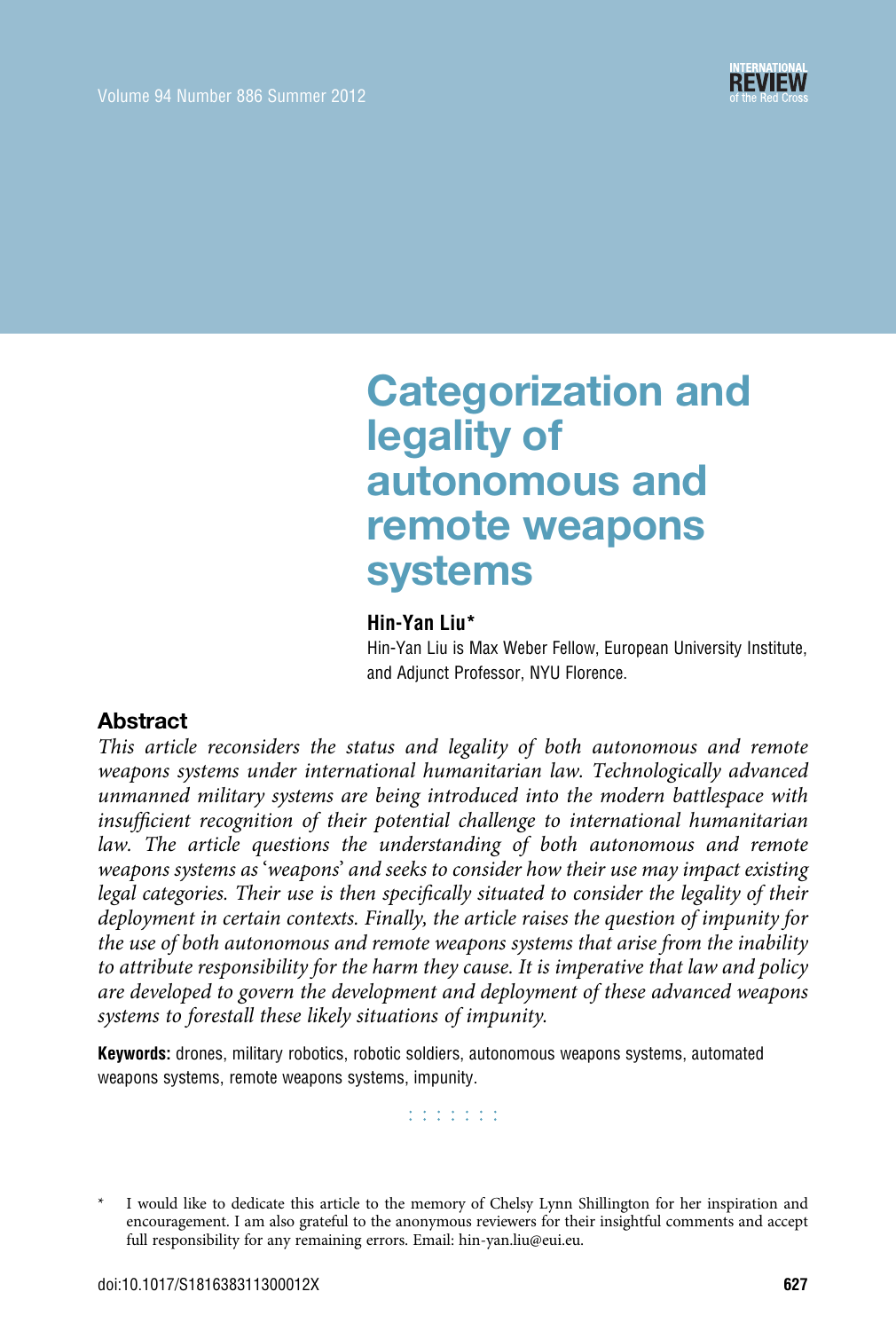The technological advances that have enabled the deployment of autonomous and remote weapons systems raise a range of significant legal issues that are exacerbated by the priority of advanced weapons systems in research and funding programmes. The complexity of these legal issues will be compounded by increasing technological sophistication and greater proliferation of advanced weapons systems.

These new technologies of war appear, at first flush, to offer the capacity to reduce incidental injury and collateral damage in armed conflict through their potential to offer a more stringent adherence to the principles of distinction and proportionality. While such ability should be welcomed, what has been surprisingly absent from the legal consideration surrounding their use are the logically anterior questions as to whether both autonomous and remote weapons systems can remain meaningfully categorized as 'weapons', whether the current legal categorization is adequate to regulate their use, and how their use may challenge the existing legal regime.<sup>1</sup> Far from stimulating an exclusively theoretical discussion, posing these questions is fundamental to understanding the nature of these technological advances in situations of armed conflict and other complex violent environments, which is essential for the formulation of appropriate legal regulation.

The emergence of technologically advanced military platforms challenges current notions of what weapons and the 'means and methods of warfare' are because of their capacity to filter and analyse information, to draw conclusions, and to reach decisions. In short, both autonomous and remote weapons systems possess characteristics associated with autonomy. While this is clearest with autonomous weapons systems, which currently influence human decision-making and which may make decisions over the use of lethal force in the near future, contemporary remote weapons systems are capable of acting with varying levels of independence from direct human control that concomitantly decrease the necessity and relevance of human oversight.2 Indeed, the operational independence of contemporary remote weapons systems can relegate the role of the human supervisor only to suspending or aborting attacks once they have been deployed.

These capacities place such technologically advanced military platforms in a distinctly separate category from all preceding forms of military equipment. Throughout history, from the arrow to the ballistic missile, weapons have been the passive implements and inert tools that human agents have directly manipulated in

<sup>1</sup> The terminology and framework are derived from Article 36 of Protocol Additional to the Geneva Conventions of 12 August 1949, and Relating to the Protection of Victims of International Armed Conflicts, 8 June 1977, 1125 UNTS 3 (entered into force 7 December 1978), Art. 35(1) (hereinafter Additional Protocol I).

<sup>2</sup> This article distinguishes only between 'autonomous' and 'remote' weapons systems. This is to differentiate between direct human control over a weapons system, which is retained in remote weapons systems, from the unique departure from direct human control over the use of weapons signalled by introducing autonomy into weapons systems. The ICRC distinguished between different levels of autonomy within weapons systems by formulating three separate categories: remote controlled weapons systems; automated weapons systems; and autonomous weapons systems. ICRC, 'International Humanitarian Law and the Challenges of Contemporary Armed Conflicts', 31st International Conference of the Red Cross and Red Crescent, Geneva: Switzerland, 28 November–1 December 2011, 31IC/11/5.1.2, pp. 38–40.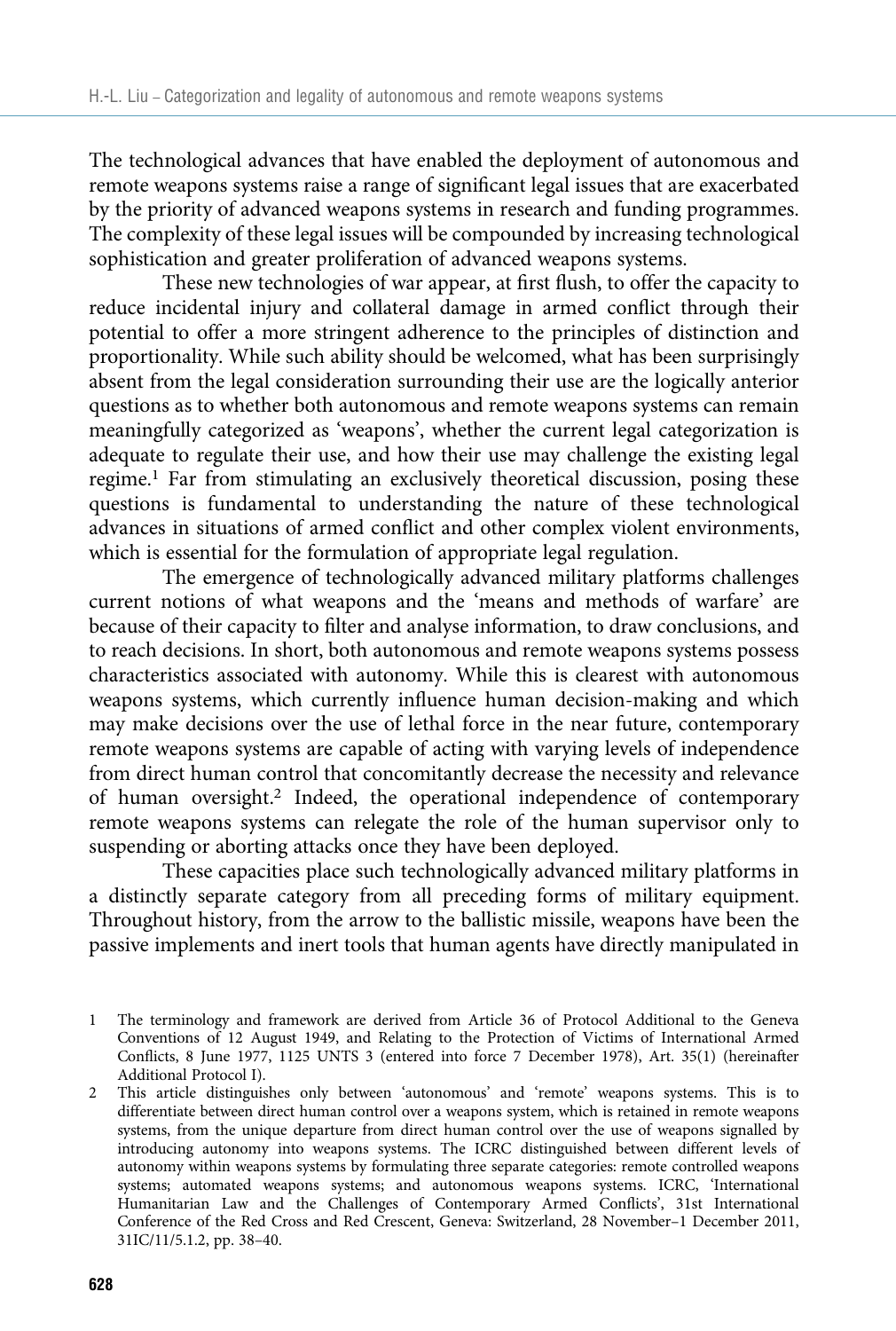

order to inflict violence, damage, and injury. With the advent of autonomous, and to a lesser extent remote, weapons systems, however, the application of force and ensuing military destructiveness may require minimal, if any, human decisionmaking or oversight. Autonomous and remote weapons systems appear to subsist between the existing legal categories of 'weapons' and 'combatants'. Classification as mere weapons fails both to acknowledge that these systems do not inflict violence in a direct manner but rather serve as intermediary platforms from which weapons are deployed, and to capture their varying levels of autonomy over the use of force. Conversely, the humanitarian protections afforded to the category of combatant imply the exclusion of machines. This suggests that there are significant conceptual and practical barriers that prevent autonomous and remote weapons systems from being classified as combatants. Regulating autonomous and remote weapons systems simply as weapons will result, at best, in partial, and therefore inadequate, mechanisms that fail to account for the real challenges that they pose.

In this context, the legality of both autonomous and remote weapons systems will be evaluated in light of three current uses and challenges: the targeted killing of 'terrorist' suspects within the context of armed conflict; the civilianization of military force; and their potential to extend cyberwarfare beyond the virtual world into the physical world. These fall within the broader context of the challenges posed by the new technologies of warfare addressed elsewhere in this edition of the Review.

Finally, there is the need to address the concomitant questions of responsibility that accompany this autonomous capacity in the deployment of military force. Responsibility in law is a concept that has several disparate dimensions.3 Thus, although it may be possible for a machine to be responsible in a strictly causal sense for the production of specific results or outcomes,<sup>4</sup> these are not necessarily accompanied by legal or moral responsibility in a role, liability, or capacity understanding of responsibility that usually attaches to human action.5 This disparity in the capability for legal responsibility between humans and machines leads to serious ramifications concerning the accountability for the use of force that arise from the use of autonomous and remote weapons systems, in turn raising the spectre for allegations of impunity.

This article concludes that international humanitarian law (IHL) in its current manifestation is insufficient to regulate the growing use of autonomous and remote weapons systems. While this is partially due to the permissive nature of IHL in according primacy to military necessity, its failure predominantly arises from its structural inability to cope with the challenges raised by this novel means and method of armed conflict. That the source of the problem is rooted in the question

<sup>3</sup> H. L. A. Hart and John Gardner, Punishment and Responsibility: Essays in the Philosophy of Law, Oxford University Press, New York, 2008, pp. 211–237.

<sup>4</sup> Ibid., p. 214.

<sup>5</sup> Ibid., pp. 211–237. Role responsibility considerations may be relevant to autonomous and remote weapons systems because of the likelihood that their efficacy will be assessed upon fulfilment of their objectives. This, however, will fall foul of the disjuncture created between role and outcome responsibility, ultimately exacerbating the diffusion of responsibility for the consequences of utilizing such weapons systems.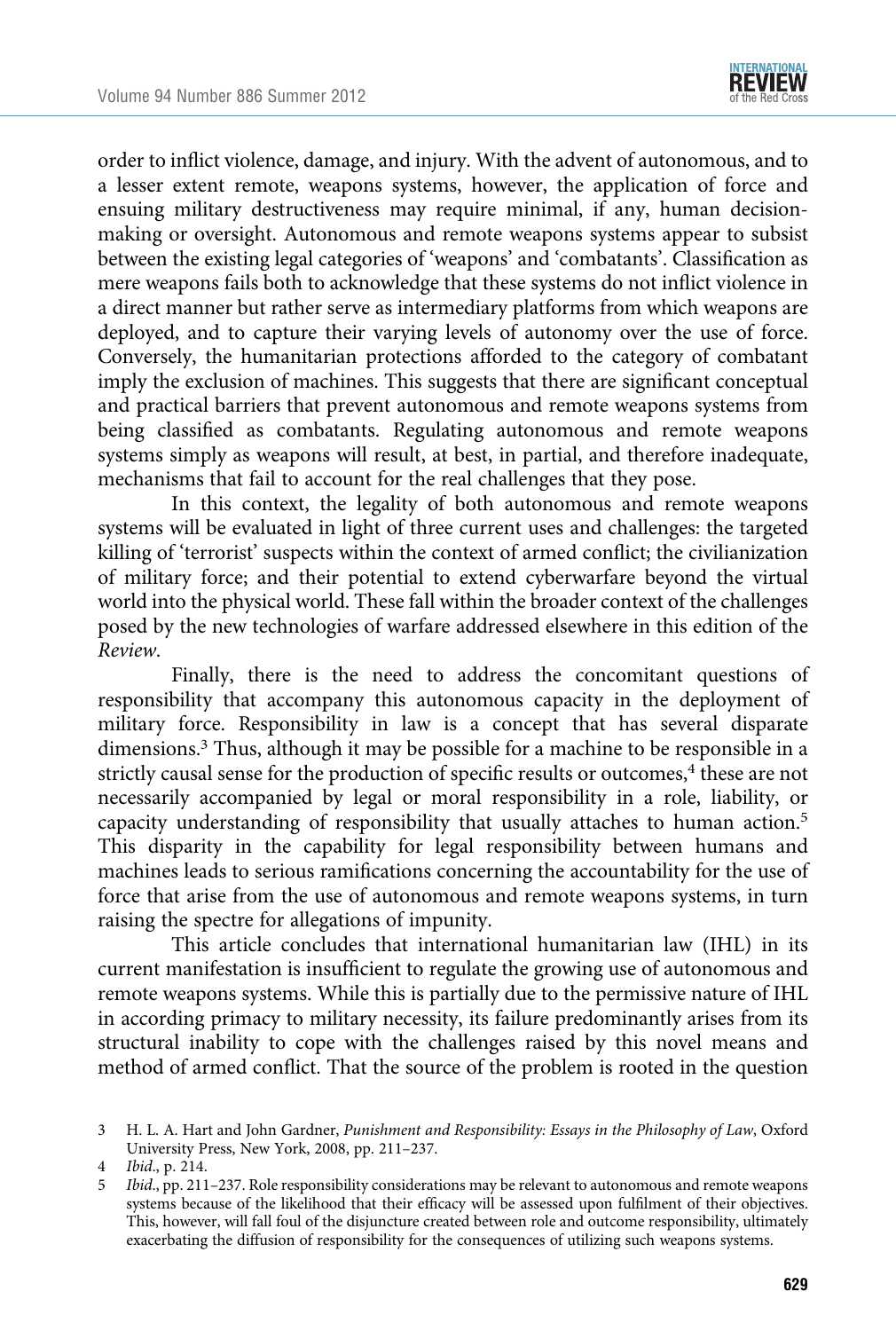of categorization, however, is simultaneously its source of hope. This is because the current system of IHL is capable of accommodating autonomous and remote weapons systems provided that a method for their categorization in law is negotiated, accepted, and legitimated, and provided that a system for allocating and attributing responsibility for their use can be agreed upon. At this watershed in the development and deployment of autonomous and remote weapons systems, it is particularly timely to undertake a rigorous critical consideration of these issues. Addressing these issues now would contribute to avert similar allegations of impunity that have plagued the modern private military company industry due to the questions regarding their legal categorization and the mechanisms of accountability.<sup>6</sup>

This article begins by sketching out the contemporary state of development for autonomous and remote weapons systems and by providing some historical context. The article then moves to outline the pressures that will push for greater automation of these advanced weapons systems that will result in their increasing deployment in the near future. Then, for the purposes of reviewing their legality, the article critically analyses whether autonomous and remote weapons systems can be appropriately classified as weapons or, more broadly, as means or methods of warfare. In this vein, the article continues by illustrating various issues that arise from applying current weapons laws to autonomous and remote weapons systems. The legality of remote weapons systems will then be tentatively situated within the context of their current use in the targeted killing campaigns of 'terrorist' suspects, and within the context of some legal implications that may arise with the greater proliferation of both autonomous and remote weapons systems in the near future. Finally, the article will address the claim that advanced weapons systems may become superior to human agents in the battlespace in their adherence to humanitarian principles, while highlighting the persistent responsibility gap with respect to autonomous and remote weapons systems and the potential for impunity they will create. This article concludes that IHL in its current manifestation is insufficient to regulate the growing use of autonomous and remote weapons systems.

#### The current state of autonomous and remote weapons systems

Due to the secrecy shrouding military technology, it is difficult to ascertain precisely the current cutting-edge capability of military robotics. Furthermore, even if it were possible to capture their contemporary capacity, the rapidity with which these technologies develop would quickly render this picture obsolete.7 For the purposes

<sup>6</sup> See Hin-Yan Liu, 'Leashing the corporate dogs of war: the legal implications of the modern private military company', in Journal of Conflict and Security Law, Vol. 15, 2010, pp. 141–168; and Hin-Yan Liu, Law's Impunity: Responsibility and the Modern Private Military Company, Hart, Oxford, 2014 (forthcoming).

<sup>7</sup> Peter W. Singer, Wired for War, Penguin, New York, 2009, pp. 94–108.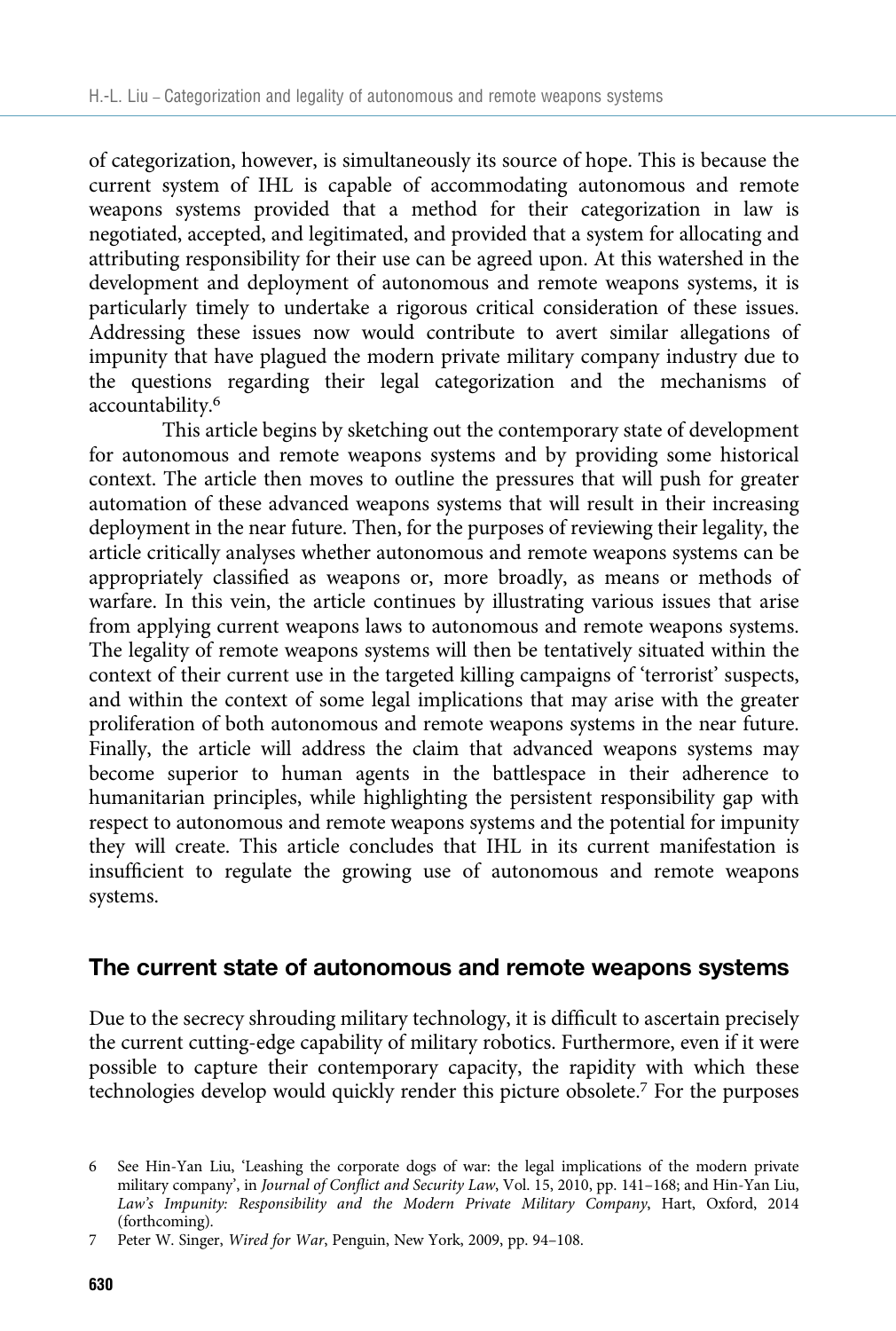

of this article, it will only be necessary to provide a brief factual sketch, which can be formed from the numerous examples of autonomous and remote weapons systems that are, or have recently been, deployed in the battlespace. For example, Ronald Arkin describes a range of weaponized unmanned military vehicles produced by a number of different companies that are currently available for service on land, sea, and air.8 On land, available weaponized systems range from the Samsung Techwin SGR-A1 intelligent surveillance and security guard robot, which is equipped to deliver lethal or non-lethal force either with or without human decision-making, to the iRobot Packbot and TALON SWORDS platforms that are not autonomous.<sup>9</sup> In the air, the most well-known weaponized unmanned aerial vehicles (UAVs) are the MQ-1 Predator and the MQ-9 Reaper of the US Air Force.<sup>10</sup> These have gained notoriety for their role in the targeted killings of suspected 'terrorists' and were reported to be responsible for over seven hundred deaths in the eighteen month period from the beginning of the Obama Administration to the end of June 2010 in Pakistan alone.<sup>11</sup> Furthermore, P. W. Singer adds that outer space may soon be a potential zone of conflict opened up to robotic warfare.12 The combined picture is one where unmanned military vehicles are fulfilling the full range of military roles and are fast becoming ubiquitous in the battlespace.

To date, these weapons systems have been more remote than autonomous: they are teleoperated by humans rather than being capable of autonomous operation. Teleoperated weapons systems have a long lineage that pre-dates the First World War,<sup>13</sup> and are relatively uncontroversial from the perspective of IHL because they are ultimately under the full control of human operators.<sup>14</sup> In other words, remote weapons systems, in the strict sense, are unlikely to engage any additional dimension of IHL in relation to other conventional weapons systems. Instead, it is the rising levels of autonomy that categorically differentiate

- 8 Ronald Arkin, Governing Lethal Behaviour in Autonomous Robots, Chapman & Hall/CRC, Boca Raton, 2009, pp. 7–27.
- 9 Ibid., pp. 10–14. See also, Armin Krishnan, Killer Robots, Ashgate, Farnham, 2009, pp. 28–30.
- 10 A. Krishnan, above note 9, pp. 27–28.
- 11 BBC News, 'Mapping US drone and Islamic militant attacks in Pakistan', in BBC News, 22 July 2010, available at: <http://www.bbc.co.uk/news/world-south-asia-10648909> (last visited 9 December 2012). See also The Bureau of Investigative Journalism, 'Covert war on terror – the data', in The Bureau of Investigative Journalism, 8 May 2012, available at: [http://www.thebureauinvestigates.com/category/](http://www.thebureauinvestigates.com/category/projects/drone-data/) [projects/drone-data/](http://www.thebureauinvestigates.com/category/projects/drone-data/) (last visited 9 December 2012), and the section entitled 'Targeted killings and remote weapons systems' below.
- 12 P. W. Singer, above note 7, pp. 120–122. In this context, it should be noted that while nuclear and other weapons of mass destruction are prohibited in orbit or on celestial bodies, conventional military activities are only forbidden on celestial bodies per Article 4 of the Treaty on Principles Governing the Activities of States in the Exploration and Use of Outer Space, including the Moon and Other Celestial Bodies, UNGA Res. 2222 (1966). This leaves open the potential for lawful conventional military activity to take place in orbit under the Treaty.
- 13 For a brief history, see P. W. Singer, above note 7, pp. 46–65, and A. Krishnan, above note 9, pp. 13–32.
- 14 Full and direct, albeit remote, human control should ground concomitant responsibility for the use of these weapons systems. The most uncontroversial category of unmanned vehicle would be those that 'are used for any purpose other than the delivery of kinetic force against enemy personnel and objects', see William Boothby, Weapons and the Law of Armed Conflict, Oxford University Press, Oxford, 2009, pp. 229–230.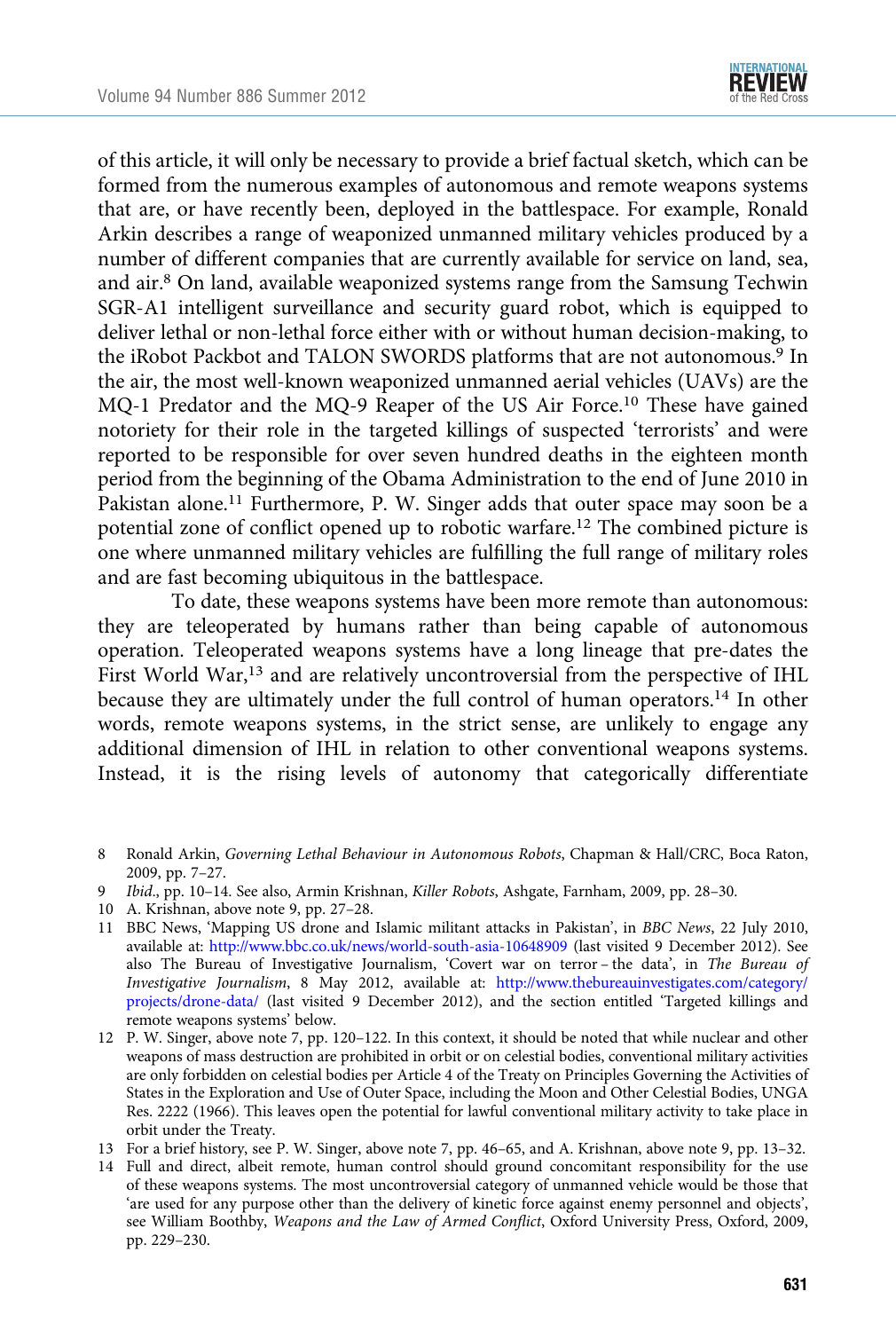autonomous from remote weapons systems and their predecessors. In the United States, this process took place in the 1980s to offset the Soviet threat with conventional weapons systems.15 Despite the subsequent lull in the pace of development arising from the 1990s peace dividend, interest in advanced weapons systems was soon reignited with the maturation of these military technologies combined with a growing appreciation of the range of roles that they may play in future armed conflict and other complex environments. As a result, research, development, and deployment have surged in the new millennium as these advanced military systems are proving their utility and tentative steps towards weapons autonomy are being made.16

In contradistinction to the relatively long history of remote weaponry, the technological developments that have enabled the possibility of increasingly autonomous weapons systems have taken place only recently. Rather than simply constituting a small step in the same direction, the introduction of autonomy into weaponized systems, however, poses many unique challenges to IHL. This is because the hitherto human monopoly over the decision to deploy or inflict violence is challenged by autonomous weapons systems. Furthermore, the capacity for autonomous decision-making may elevate advanced weapons systems from the category of passive military materiel towards that of the active combatant. It should be emphasized at this point that it is not the independent capacity to kill or maim that is the objection being raised here,<sup>17</sup> but rather that the weapons system itself is able to decide, or significantly influence the decision, whether or not to inflict violence. This decision-making capacity is, however, accompanied by neither the prospect of responsibility nor accountability, thereby eroding the incentives to comply with the rules on the conduct of hostilities. This questions the adequacy of IHL in its current state because its categories have not yet been adapted to accommodate non-human decision-making entities capable of inflicting violence. These advanced weapons system developments also raise challenges under international criminal law insofar as the allocation and attribution of responsibility for unlawful harm is concerned.18 The difficulty of categorizing autonomous weapons systems in particular is evident in the terminological confusion that plagues this topic, and is reinforced in attempts to apply the current state of law to the category of weapons systems addressed below. It is, however, important first to briefly illustrate some of the pressures that drive the trend towards autonomy in order to show that this is unlikely to be a temporary phenomenon.

<sup>15</sup> A. Krishnan, above note 9, pp. 23–24.

<sup>16</sup> Ibid., pp. 33–59. See also, Human Rights Watch and International Human Rights Clinic (Harvard Law School), Losing Humanity: The Case Against Killer Robots, November 2012, pp. 6–20.

<sup>17</sup> The independent capability of weapons to inflict violence is apparent in mines for instance, and is usually objected to on the grounds of indiscriminateness or existence of threat after the cessation of hostilities.

<sup>18</sup> It is clear, for example, that the Rome Statute for the International Criminal Court only contemplates the inclusion of natural persons as perpetrators of the international crimes it establishes. See Article 25(1): 'The Court shall have jurisdiction over natural persons pursuant to this Statute' (emphasis added). While this has been interpreted to exclude legal persons such as corporations, the emergence of autonomous weapons systems challenges both the presumption that only natural persons can be perpetrators, and also the continued tenability of the provision of Article 25(1).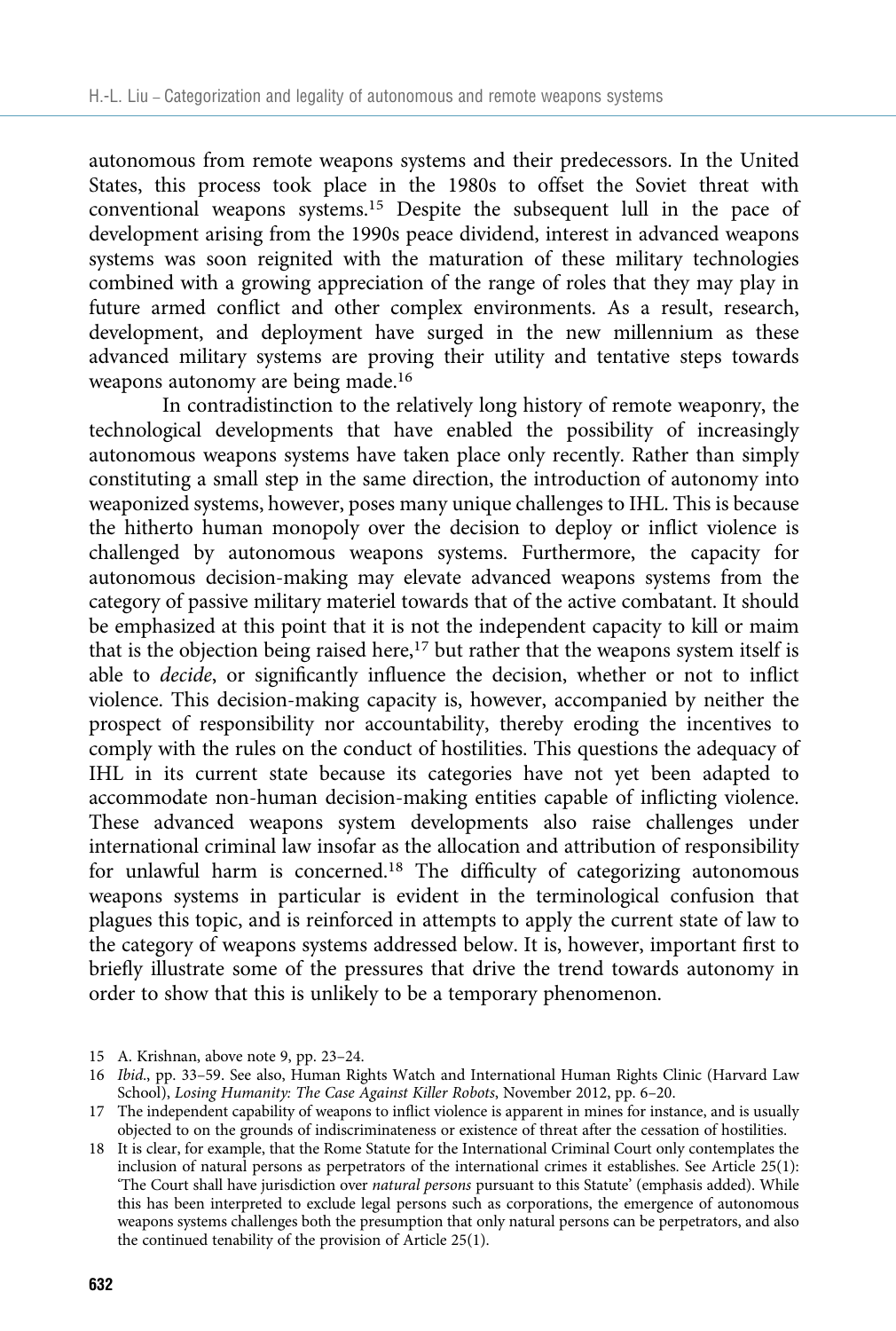

#### Trajectories for future development

In 2001 the United States (US) Congress mandated specific developmental goals for significant proportions of combat vehicles to be unmanned in the near future.<sup>19</sup> Later, in 2007, Congress stipulated a strong policy preference for unmanned systems in Department of Defense acquisition programmes by reversing the onus of proof: the development of manned programmes now requires justification through a certification scheme that unmanned systems would be incapable of fulfilling system requirements.20 The Department of Defense subsequently (in 2007) devised a coordinated plan to develop and deploy an increasingly sophisticated array of unmanned systems over the next twenty-five years.<sup>21</sup> These policy incentives complement military utility, which together provide a clear practical driving force behind the desire to field autonomous weaponry: not only are advanced weapons systems cheaper to produce, operate and maintain, but they are perceived to be more capable and efficient than their low-tech, directly human-operated counterparts.22 Furthermore, it has been claimed that both autonomous and remote weapons systems enable an increase in the projection of state power despite declining military recruitment figures and, in decreasing the exposure of friendly forces to danger, will significantly lower the number of casualties and remove the democratic resistance to military deployment.23

There are clear pressures towards automation. Armin Krishnan points, for instance, to the force multiplier effect gleaned from automating even basic processes within remote systems, whereby one person will be capable of controlling several remote weapons systems.24 This push towards automation is reinforced by the perceived performance superiority of such systems that may be capable of enhancing the abilities of human combatants. Ronald Arkin has suggested that advanced systems may be able to analyse and collate large amounts of information thereby enabling a speedier and better informed reaction, and has further pointed out that autonomous systems maybe capable 'of independently and objectively monitoring ethical behaviour in the battlefield by all parties and reporting infractions that might be observed'. <sup>25</sup> These perceived benefits may be enhanced

- 19 Section 220 of the National Defense Authorization Act for Fiscal Year 2001 (Public Law 106–398; 114 Stat. 1654A–38): '(a) GOAL. – It shall be a goal of the Armed Forces to achieve the fielding of unmanned, remotely controlled technology such that – (1) by 2010, one-third of the aircraft in the operational deep strike force aircraft fleet are unmanned; and (2) by 2015, one-third of the operational ground combat vehicles are unmanned'.
- 20 Section 941(b)(2) of National Defense Authorization Act for Fiscal Year 2007 (Public Law 109-364; 120 Stat. 2083).
- 21 US Department of Defense, 'Unmanned systems roadmap 2007–2032', Washington DC, 2007, available at: <http://www.dtic.mil/cgi-bin/GetTRDoc?Location=U2&doc=GetTRDoc.pdf&AD=ADA475002> (last visited 18 January 2012).
- 22 Michael Schmitt, 'War, technology and the law of armed conflict', in Antony Helm (ed.), War in the 21st Century: Weaponry and the Use of Force, Naval War College Studies: International Law Studies, Vol. 82, 2006, p. 149.
- 23 Hyder Gulam and Simon Lee, 'Uninhabited combat aerial vehicles and the law of armed conflict', in Australian Army Journal, Vol. 3, No. 2, 2006, p. 126.
- 24 A. Krishnan, above note 9, pp. 35–37.
- 25 R. Arkin, above note 8.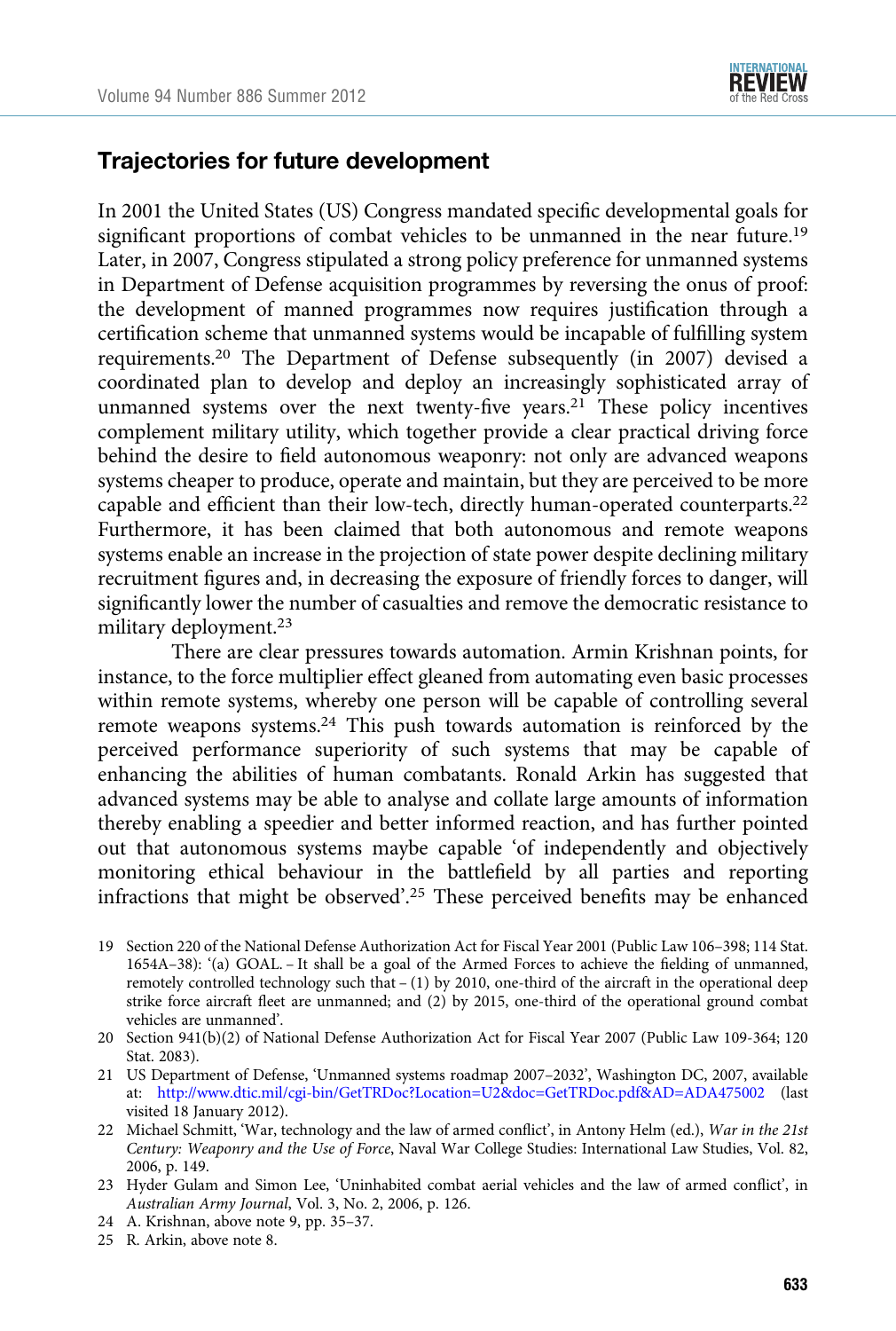by the reduction of military budgets in many Western states.26 Militaries may scramble towards advanced technological systems to compensate for lost capabilities.

Finally, although this does not directly affect considerations of legality, it should be noted that the development of both autonomous and remote weapons systems is not unique to the traditional militarily advanced states such as the United States, or even Western NATO countries more broadly.<sup>27</sup> For instance, Iran has recently unveiled its first unmanned bomber, and China has also showcased a new fleet of drones that raise questions of broader strategic significance.<sup>28</sup> This revolution in military technology not only upsets the current balance of military capabilities, but may also have subtler legal effects. This is because the lack, or inadequacy, of legal regulation over both autonomous and remote weapons systems would be more difficult to rectify once these technologies have proliferated.

#### Terminological hurdles: weapon, means or method of warfare

While the terminology applied to this topic has thus far been used consistently, it is important now to elaborate upon these terms and the applicable legal definitions. This will illustrate that IHL, as currently conceived, is incapable of coherently categorizing both autonomous and remote weapons systems.

It must be noted at the outset that the terms 'weapon, means or method of warfare' <sup>29</sup> have not been exhaustively defined in IHL or applicable legal instruments. In lieu of a legal definition, reliance is placed instead on the constellation of stable and identifiable characteristics that shape these terms. This is evident in the plain linguistic meaning of 'weapon'; the dictionary definition for which is primarily 'a thing designed or used for inflicting bodily harm or physical damage' and secondarily as 'a means of gaining an advantage or defending oneself in a conflict or contest'.<sup>30</sup> Thus, the conflation between the physical implements through which violence is inflicted, and the techniques by which it is used for these purposes, share early etymological roots that imply a fundamental connection. Indeed it would be nonsensical to consider the characteristics of a weapon isolated from the context of

<sup>26</sup> See for instance, Nick Hopkins, 'MoD announces further 4,200 armed forces personnel cuts', in The Guardian, 18 January 2012, available at: [http://www.guardian.co.uk/politics/2012/jan/17/mod-4200](http://www.guardian.co.uk/politics/2012/jan/17/mod-4200-armed-forces-cuts?INTCMP=SRCH) [armed-forces-cuts?INTCMP=SRCH](http://www.guardian.co.uk/politics/2012/jan/17/mod-4200-armed-forces-cuts?INTCMP=SRCH) (last visited 18 January 2012).

<sup>27</sup> At least twenty countries are known to possess significant military robotics research programmes. See A. Krishnan, above note 9, p. 13.

<sup>28</sup> BBC News, 'Iran unveils first bomber drone', in BBC News, 22 August 2010, available at: [http://www.bbc.](http://www.bbc.co.uk/news/world-middle-east-11052023) [co.uk/news/world-middle-east-11052023](http://www.bbc.co.uk/news/world-middle-east-11052023) (last visited 9 December 2012); and Robert Beckhusen, 'China unveils its new drone fleet to the world', in Wired, 28 November 2012, available at: [http://www.wired.co.](http://www.wired.co.uk/news/archive/2012-11/28/china-unveils-new-drones) [uk/news/archive/2012-11/28/china-unveils-new-drones](http://www.wired.co.uk/news/archive/2012-11/28/china-unveils-new-drones) (last visited 9 December 2012). For a glimpse into how the US could lose the robotic revolution, and for the growing non-state use of military robotics, see P. W. Singer, above note 7, pp. 237–278.

<sup>29</sup> Additional Protocol I of 1977, Art. 36.

<sup>30</sup> Oxford Dictionary of English, Oxford University Press, Oxford, 2005.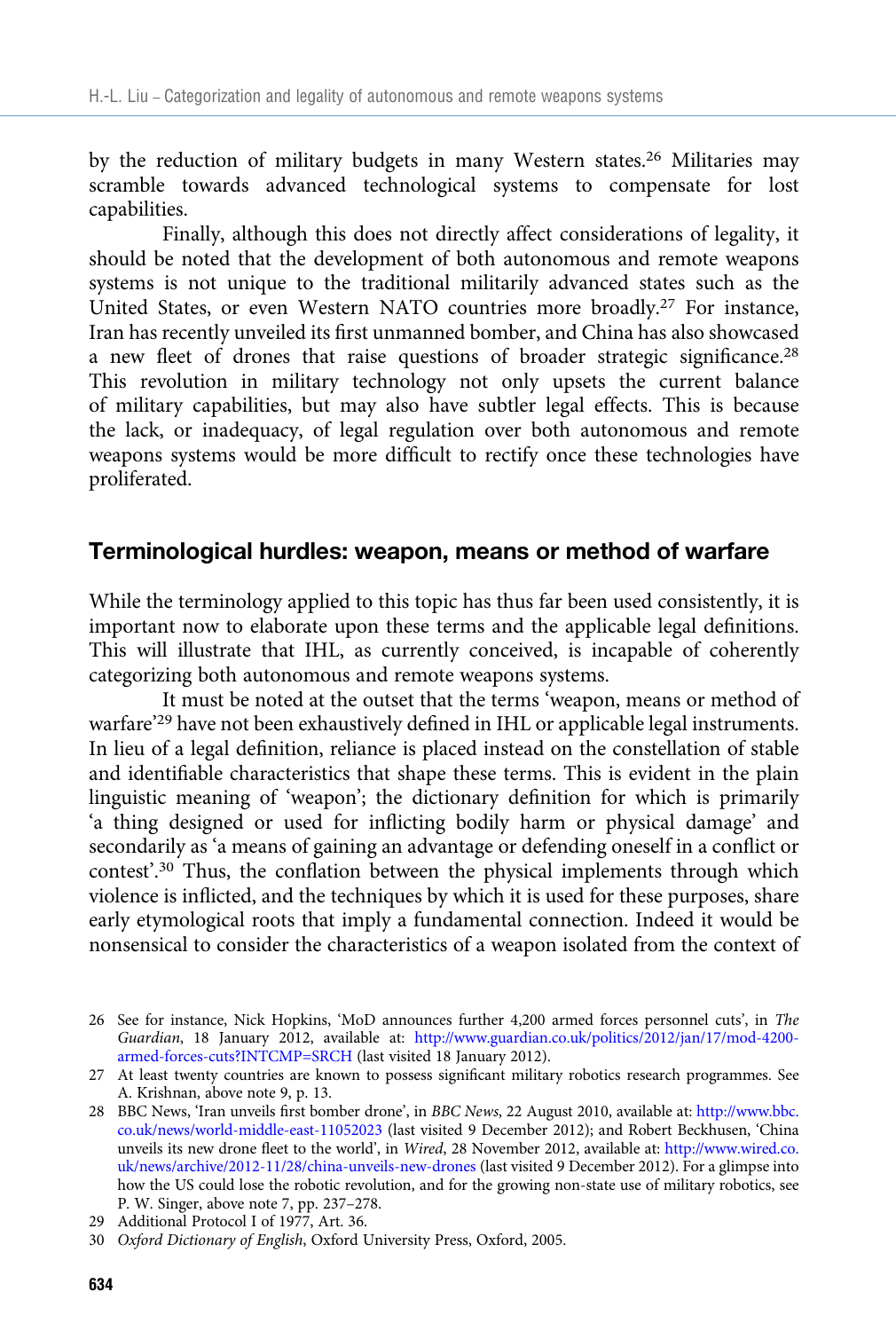

its use, which is reflected in the ICRC Guide to the Legal Review of New Weapons, Means and Methods of Warfare.<sup>31</sup>

That the understanding of what a 'weapon' is has been assumed to be commonly held may be inferred from the fact that this term has not been defined in the conventions and provisions that are directly relevant.<sup>32</sup> Yet, commentators have alluded to the meaning of 'weapons' under international law. William Boothby suggests that weapons are 'tools of warfare, of killing, maiming, and destruction',<sup>33</sup> while Justin McClelland suggests that the term 'connotes an offensive capability that can be applied to a military object or enemy combatant'.<sup>34</sup> According to the ICRC Guide, the 'terms "means and methods of warfare" designate the tools of war and the ways in which they are used'.<sup>35</sup> The Guide refers to national military documents to further illuminate the term, with those from Australia and the United States in particular providing definitions that are not self-referential. The Australian Instruction provides that a 'weapon' is 'an offensive or defensive instrument of combat used to destroy, injure, defeat or threaten. It includes weapon systems, munitions, sub-munitions, ammunition, targeting devices, and other damaging or injuring mechanisms'. <sup>36</sup> The US Department of Defense's Law of War Working Group differentiates between the terms 'weapon' and 'weapon system'. The former refers to 'all arms, munitions, materiel, instruments, mechanisms, or devices that have an intended effect of injuring, damaging, destroying or disabling personnel or property' while the latter is more broadly conceived to include 'the weapon itself and those components required for its operation, including new, advanced or emerging technologies'.<sup>37</sup> The present article adopts this distinction between a weapon and a weapons system. This is because autonomous and remote weapons systems cannot be narrowly categorized as only weapons because they do not inflict damage or harm in a direct manner, as a mine or a cruise missile would. Instead, they are appropriately categorized as a weapons system because they serve as an intermediary platform from which the actual weapons are deployed. Finally,

- 31 For example, it is not the inherent characteristics of a weapon that are of concern under international law, but rather the manner in which it is used: 'The aim of Article 36 [of Additional Protocol I] is to prevent the use of weapons that would violate international law in all circumstances and to impose restrictions on the use of weapons that would violate international law in some circumstances' (emphasis added). International Committee of the Red Cross Geneva, 'A guide to the legal review of new weapons, means and methods of warfare: measures to implement Article 36 of Additional Protocol I of 1977', in International Review of the Red Cross, Vol. 88, No. 864, 2006, p. 933.
- 32 Indeed, even in the Commentaries for Article 36, Jean de Preux makes numerous references to the term 'weapon' without elaborating upon its characteristics or attempting to provide a definition. Claude Pilloud et al., Commentary on the Additional Protocols of 8 June 1977 to the Geneva Conventions of 12 August 1949, ICRC and Kluwer, 1987, paras. 1463–1482. The same holds true for The Convention on Prohibitions or Restrictions on the Use of Certain Conventional Weapons Which May Be Deemed to Be Excessively Injurious or to Have Indiscriminate Effects as amended on 21 December 2001.
- 33 W. Boothby, above note 14, p. 1.
- 34 Justin McClelland, 'The review of weapons in accordance with Article 36 of Additional Protocol I', in International Review of the Red Cross, Vol. 85, No. 850, 2003, p. 404. This connotation is especially noteworthy because a weapon could not, by this definition, be used to target civilians. Clearly, this approach would need to be broadened to account for other uses of weapons.
- 35 ICRC, above note 31, p. 932, fn 1.
- 36 Ibid., p. 937, fn 17.
- 37 Ibid., p. 937, fn 17 (emphasis added).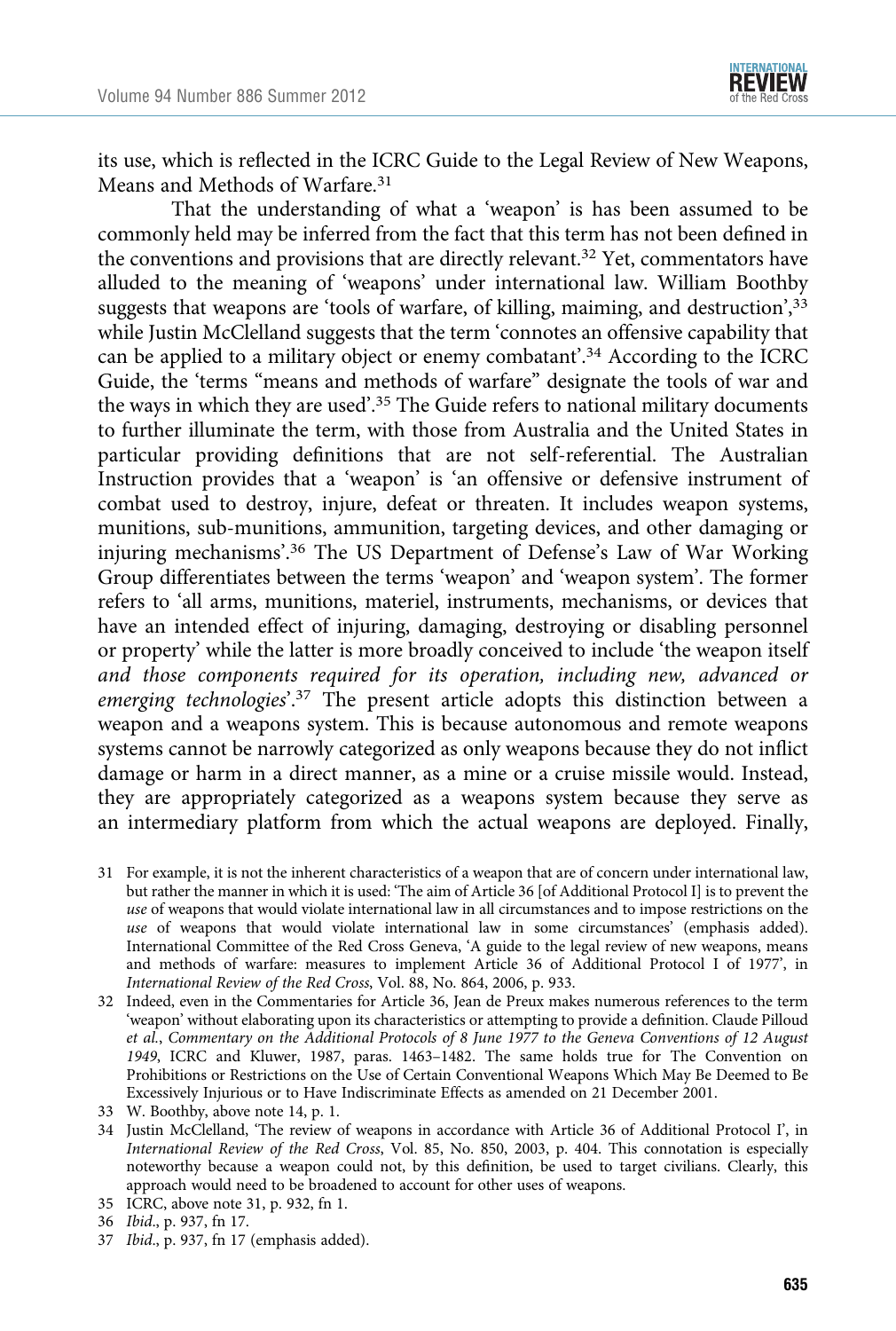the US Law of War Working Group's definition is limited to the military systems that are integrally associated with the use of force; this has the merit of appropriately excluding non-violent support systems, such as surveillance platforms, from the purview of a weapons system.

Turning next to means and methods of warfare, it is clear that these terms are conflated with the weapon itself, at least insofar as the review of the legality under Article 36 of Additional Protocol I is concerned. Kathleen Lawand writes: 'A new weapon – that is, a proposed means of warfare, cannot be examined in isolation from the way in which it is to be used – that is, without also taking into account the method of warfare associated with it'.<sup>38</sup> The interconnectedness of these terms arises from the expansive nature of Article 36, which does not clearly distinguish between 'weapons' and 'means of warfare'; in other words, Article 36 may be tautological in order to cast as broad net as possible. The 'method' of warfare, on the other hand, 'is usually understood to mean the way in which weapons are used'.<sup>39</sup> Justin McClelland usefully suggests that the terms 'means' and 'methods' should be read together in order to 'include those items of equipment which, whilst they do not constitute a weapon as such, nonetheless have a direct impact on the offensive capability of the force to which they belong'. <sup>40</sup> While the example he gives is a mine clearance vehicle, when read together the terms means and methods should be extended to autonomous and remote weapons systems in order to ground rigorous legal review. This is because advanced weapons systems may deploy existing conventional weapons in novel ways that might otherwise circumvent a holistic approach to the review of legality, as discussed below. This is clearly a useful approach with which to address autonomous and remote weapons systems because in 'military technological thinking and research, atomistic ontologies are being replaced by thinking in terms of systems, networks, and swarms'. <sup>41</sup> In other words, adhering to strict divisions between armed and unarmed systems or between autonomous and remote systems may become untenable due to the close interconnectedness of these systems.

Leaving aside the terminological questions that hang over 'weapon, means and method of warfare', the capacity for autonomous decision-making pushes these technologically advanced systems to the boundary of the notion of 'combatant'. Confusion between these categories is evident in the range of approaches by commentators in a recent special issue of Philosophy and Technology. For example, Ugo Pagallo uses the term 'robot soldier' <sup>42</sup> in a clear departure from the

42 Ugo Pagallo, 'Robots of just war: a legal perspective', in Philosophy and Technology, Vol. 24, 2011, pp. 307– 323. See also, Kenneth Anderson and Matthew Waxman, 'Law and ethics for robot soldiers', in Policy Review, No. 126, 2012.

<sup>38</sup> Kathleen Lawand, 'Reviewing the legality of new weapons, means and methods of warfare', in International Review of the Red Cross, Vol. 88, No. 864, 2006, p. 927.

<sup>39</sup> Isabelle Daoust, Robin Coupland and Rikke Ishoey, 'New wars, new weapons? The obligation of states to assess the legality of means and methods of warfare', in International Review of the Red Cross, Vol. 84, No. 846, 2002, p. 352.

<sup>40</sup> J. McClelland, above note 34, p. 405.

<sup>41</sup> Mark Coeckelbergh, 'From killer machines to doctrines and swarms, or why ethics of military robotics is not (necessarily) about robots', in Philosophy and Technology, Vol. 24, 2011, p. 273.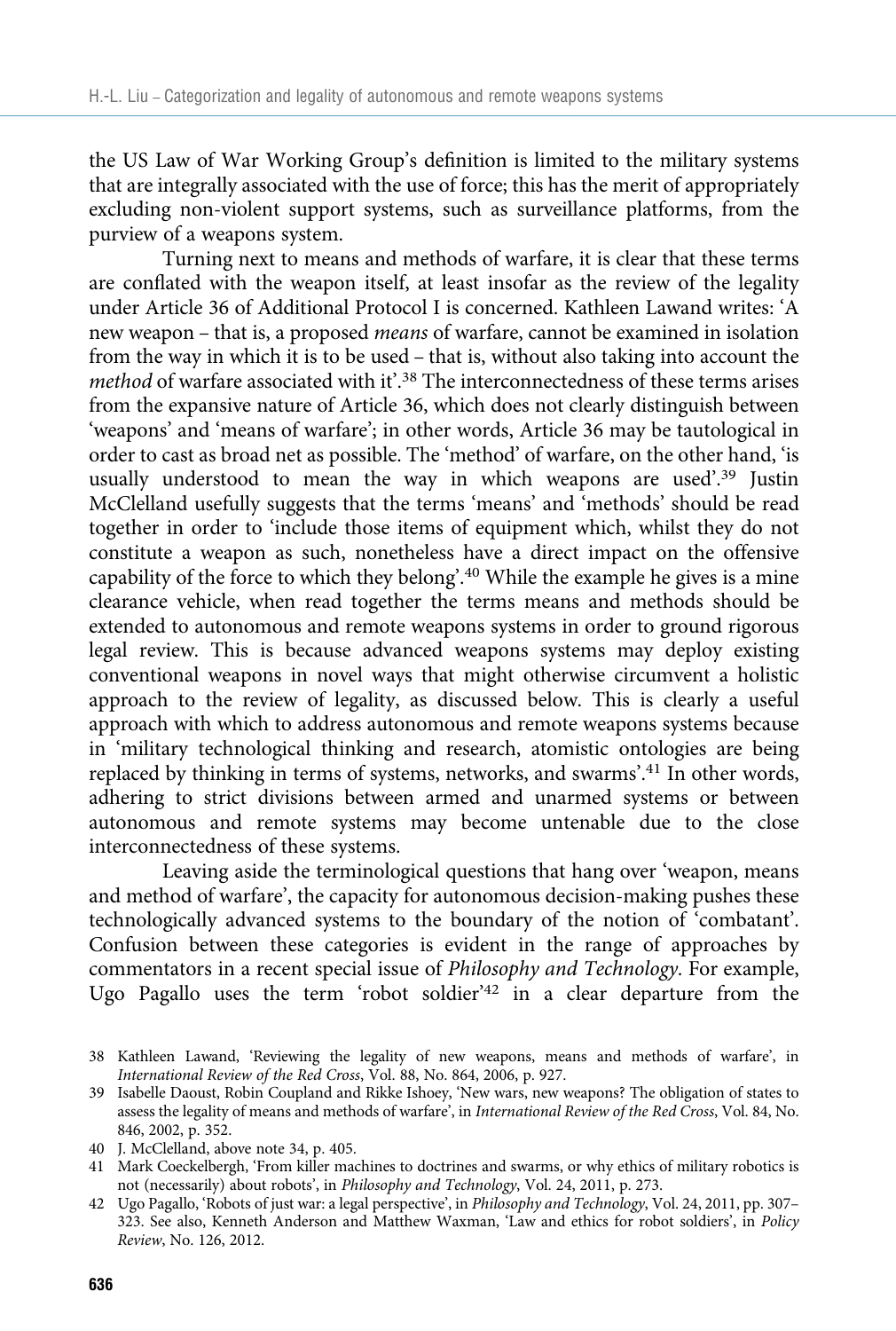

established categories of IHL, although clearly alluding to the potential for autonomous weapons systems to mirror the capability of combatants, while other authors in that special issue consider these as only weapons.43 The German military manual, which provides that 'combatants are persons who may take a direct part in hostilities, i.e., participate in the use of a weapon or a weapon-system in an indispensable function', indicates potential for the confusion between means and methods of warfare and combatants.44 Although this characterization was used in the context of differentiating categories of non-combatants who are members of the armed forces, the circularity of this definition illustrates precisely the difficulties associated with defining 'weapon' and 'weapons system'. The point is, however, that aside from the explicit reference to 'persons', the definition of a combatant as an operator of a weapon or a weapon system illustrates the potential for classifying an autonomous weapons system as a combatant, at least in theoretical terms.

This article will not seek to consider autonomous weapons systems as combatants because of the profound implications this would entail for IHL. Rather, the point is to highlight the potential ontological impact of autonomy on weapons systems, questioning their categorization as strictly 'weapons'. The use of autonomous and remote weapons systems that possess autonomous capacities clearly poses challenges to contemporary IHL.

## Applying current weapons laws to autonomous and remote weapons systems

While the previous section tackled the terminological questions associated with the categorization of autonomous and remote weapons systems, this section analyses their compliance with currently applicable laws governing weaponry.<sup>45</sup> It should be noted at the outset that there is currently neither explicit prohibition of autonomous and remote weapons systems nor any international regulation for their deployment in situations of armed conflict per se. There was the potential for unmanned combat aerial vehicles (UCAVs) to breach specific Treaty-based restrictions because they share some characteristics both with cruise missiles and with bombers. For example, ground launched cruise missiles within certain mass parameters were prohibited

<sup>43</sup> Linda Johannson, 'Is it morally right to use unmanned aerial vehicles (UAVs) in war?', in Philosophy and Technology, Vol. 24, 2011, pp. 279–291; and Marcus Schulzke, 'Robots as weapons in just wars', in Philosophy and Technology, Vol. 24, 2011, pp. 293–306.

<sup>44</sup> Military Manual of Germany, as quoted in Jean-Marie Henckaerts and Louise Doswald-Beck, Customary International Humanitarian Law, Volume I: Rules, ICRC and Cambridge University Press, Cambridge, 2005, p. 13 (hereinafter 'ICRC Study').

<sup>45</sup> The question of categorizing autonomous weapons systems as combatants is not considered further in this article. It should also be noted that the right of the belligerents to choose their means and methods of warfare is not unlimited, see ICRC, above note 31, p. 931. See also, Article 22 of the 1907 Hague Regulations Respecting the Laws and Customs of War on Land, and Additional Protocol I, Article 35(1), above note 1.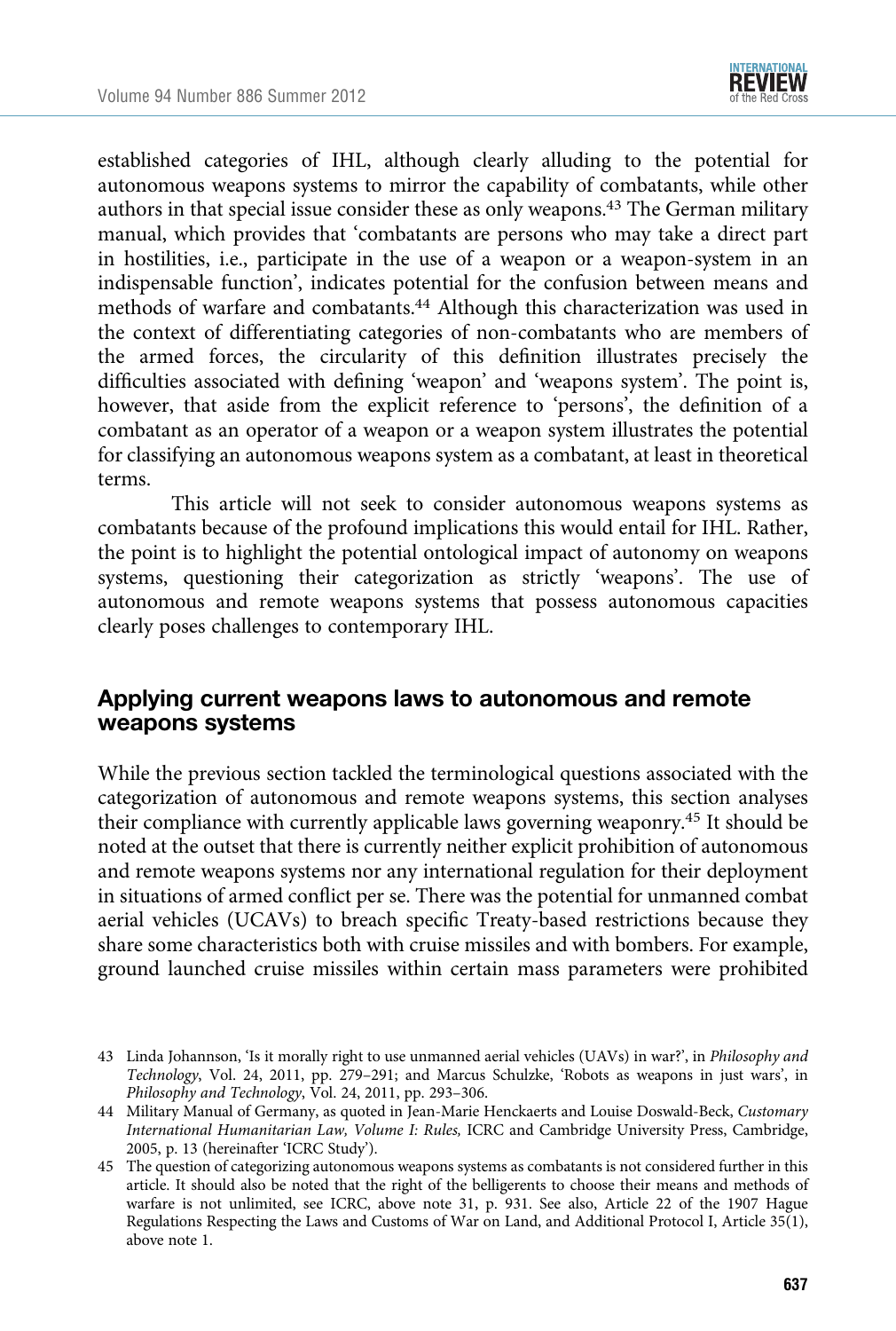under the Intermediate-Range Nuclear Forces Treaty 1987.46 UCAVs, however, could be distinguished from cruise missiles because they were designed to return to base and because they possessed flight control capable of altering the route to the target. Similarly, UCAVs could be excluded as a bomber under the Strategic Arms Reduction Treaty (START)<sup>47</sup> because of differences in both range and payload. These distinctions led the US authorities to consider that UCAVs did not generally violate these specific Treaty obligations.48

## Legal review of new weapons, means, and methods of warfare

As alluded to above, however, the lack of directly applicable regulation does not absolve legal considerations surrounding the intrinsic characteristics of the weapons themselves, or their use in 'some or all circumstances', because all new means and methods of warfare must be subjected to legal review. Although this requirement is most recently expressed in Article 36 of Additional Protocol I of 1977 to the Geneva Conventions, its roots may be traced back to the 1868 St Petersburg Declaration that is regarded as the first major international instrument to prohibit the use of a specific weapon in armed conflict.<sup>49</sup> That 'the use of means and methods of warfare' may be subject to legal consideration is considered to be customary IHL.<sup>50</sup> These criteria were elaborated upon by the International Court of Justice in its 1996 Advisory Opinion:

The cardinal principles contained in the texts constituting the fabric of humanitarian law are the following. The first is aimed at the protection of the civilian population and civilian objects and establishes the distinction between combatants and non-combatants; States must never make civilians the object of attack and must consequently never use weapons that are incapable of distinguishing between civilian and military targets. According to the second principle, it is prohibited to cause unnecessary suffering to combatants: it is accordingly prohibited to use weapons causing them such harm or uselessly

<sup>46</sup> USs Department of State, 'Treaty between the United States of America and the Union of the Soviet Socialist Republics on the Elimination of Their Intermediate-Range and Shorter-Range Missiles', 1988, available at: <http://www.state.gov/www/global/arms/treaties/inf2.html> (last visited 9 December 2012).

<sup>47</sup> US Department of State, 'Definitions Annex: Treaty Between the United States of America and the Union of Soviet Socialist Republics on the Reduction and Limitation of Strategic Offensive Arms', 1991, available at: [http://www.state.gov/www/global/arms/starthtm/start/de](http://www.state.gov/www/global/arms/starthtm/start/defini.html#36)fini.html#36 (last visited 9 December 2012).

<sup>48</sup> The US did, however, abandon the deployment of the Harpy, an Israeli UCAV for fear of violating the 1987 Treaty. See H. Gulam and S. Lee, above note 23, p. 130; and Antony Lazarski, 'Legal implications of the uninhabited combat aerial vehicle, in Air & Space Power Journal, 2001, available at: [http://www.](http://www.airpower.maxwell.af.mil/airchronicles/cc/lazarski.html) [airpower.maxwell.af.mil/airchronicles/cc/lazarski.html](http://www.airpower.maxwell.af.mil/airchronicles/cc/lazarski.html) (last visited 9 December 2012).

<sup>49</sup> Adam Roberts, and Richard Guelff, *Documents on the Laws of War*, Oxford University Press, Oxford, 2000, p. 53.

<sup>50</sup> J.-M. Henckaerts and L. Doswald-Beck, above note 44, Rules 70 to 86, pp. 237–296. For an opposing perspective, see David Turns, 'Weapons in the ICRC Study on Customary International Humanitarian Law', in Journal of Conflict and Security Law, Vol. 11, 2006, pp. 201–237.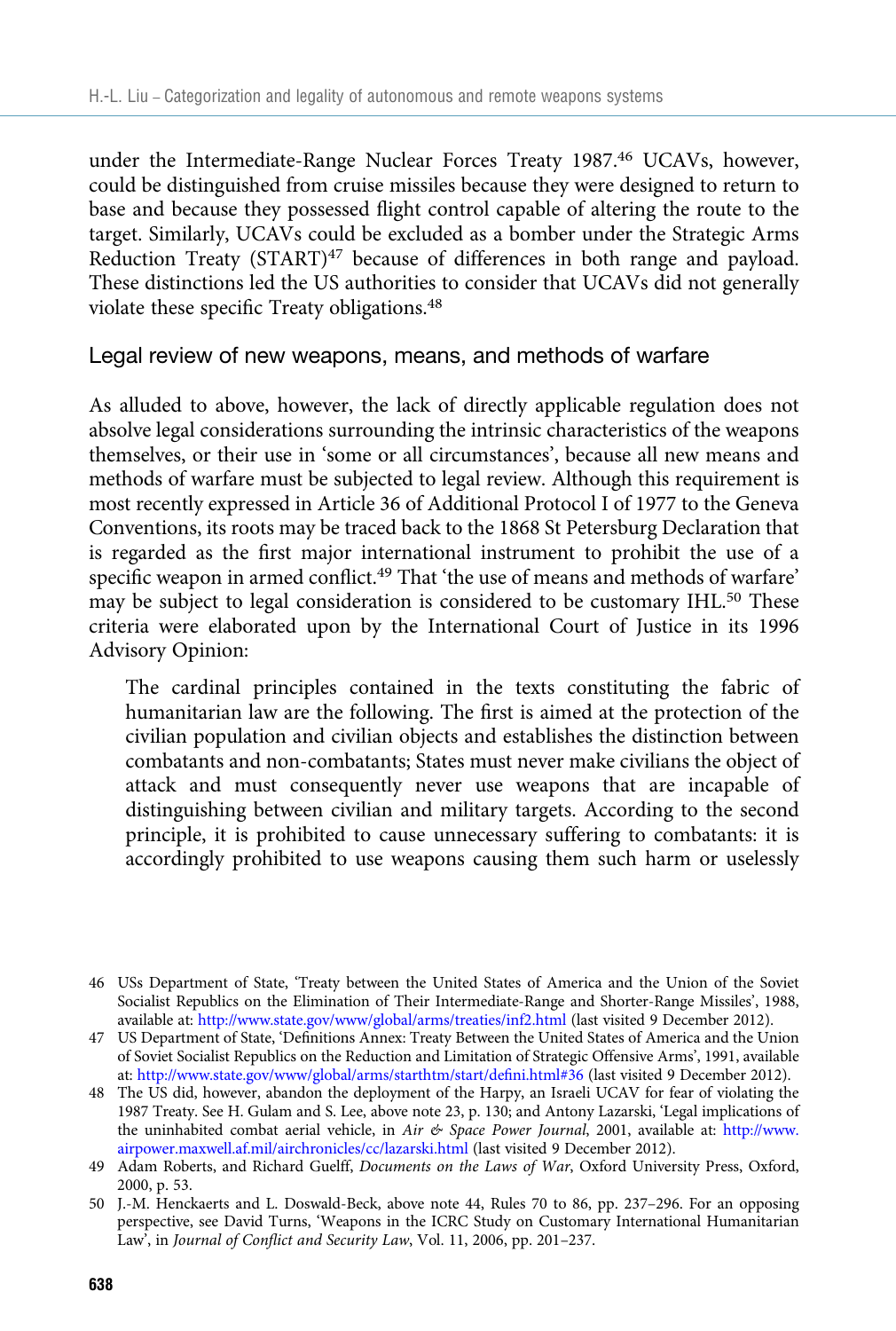aggravating their suffering. In application of that second principle, States do not have unlimited freedom of choice of means in the weapons they use.<sup>51</sup>

Since Article 36 of Additional Protocol I is considered to embody the customary law obligation of reviewing weapons, it forms a useful starting point. While the text of the Article itself does not elaborate upon the scope or meaning of the phrase, the Commentary to the Article provides that:

The words 'methods and means' include weapons in the widest sense, as well as the way in which they are used. The use that is made of a weapon can be unlawful in itself, or it can be unlawful only under certain conditions ... However, a weapon that can be used with precision can also be abusively used against the civilian population. In this case, it is not the weapon which is prohibited, but the method or the way in which it is used.52

Similarly, the ICRC Guide provides that 'the legality of a weapon does not depend solely on its design or intended purpose, but also on the manner in which it is expected to be used on the battlefield'.<sup>53</sup> These sources suggest that a weapon which is prima facie lawful, or which has previously passed legal review, may subsequently be used in a manner that is deemed unlawful. This raises significant implications for the legal review of both autonomous and remote weapons systems. These advanced weapons systems cannot strictly be categorized as weapons because they generally serve as an intermediary platform from which existing weapons, which have previously passed legal review, are deployed. Yet, the way these conventional weapons are used has been drastically altered when deployed by autonomous or remote weapons systems; consequently, a new legal review should be required that takes into account these new means and methods of warfare from a holistic perspective.

William Boothby has provided an initial analysis of the legality of autonomous and remote weapons systems.54 His primary characterization, however, concerns the ability of an unmanned system to deploy or control weapons. Although there is a requirement under Article 36 of Additional Protocol I to review the legality of systems that do not control weapons, he considers it is unlikely that these systems will contravene any of the relevant considerations.<sup>55</sup> Moving on to what he terms 'unmanned combat vehicles', he draws attention to relevant legality considerations. Where the prior decision concerning an attack remains with a person, he sees no relevant issues being raised.56 It is the autonomous decision-making with relation to an attack that 'must be considered by the weapons reviewer in the light of the precautions which are required by international law before an attack is launched'. 57

- 52 Jean de Preux, in C. Pilloud et al., above note 32, para. 1402.
- 53 ICRC, above note 31, p. 938.
- 54 A cursory analysis is provided in W. Boothby, above note 14, pp. 229–232.
- 55 Ibid., pp. 229–230.
- 56 Ibid., p. 230.
- 57 Ibid., p. 230.

<sup>51</sup> International Court of Justice (ICJ), Legality of the Threat or Use of Nuclear Weapons, Advisory Opinion, ICJ Reports, 1996, para. 78.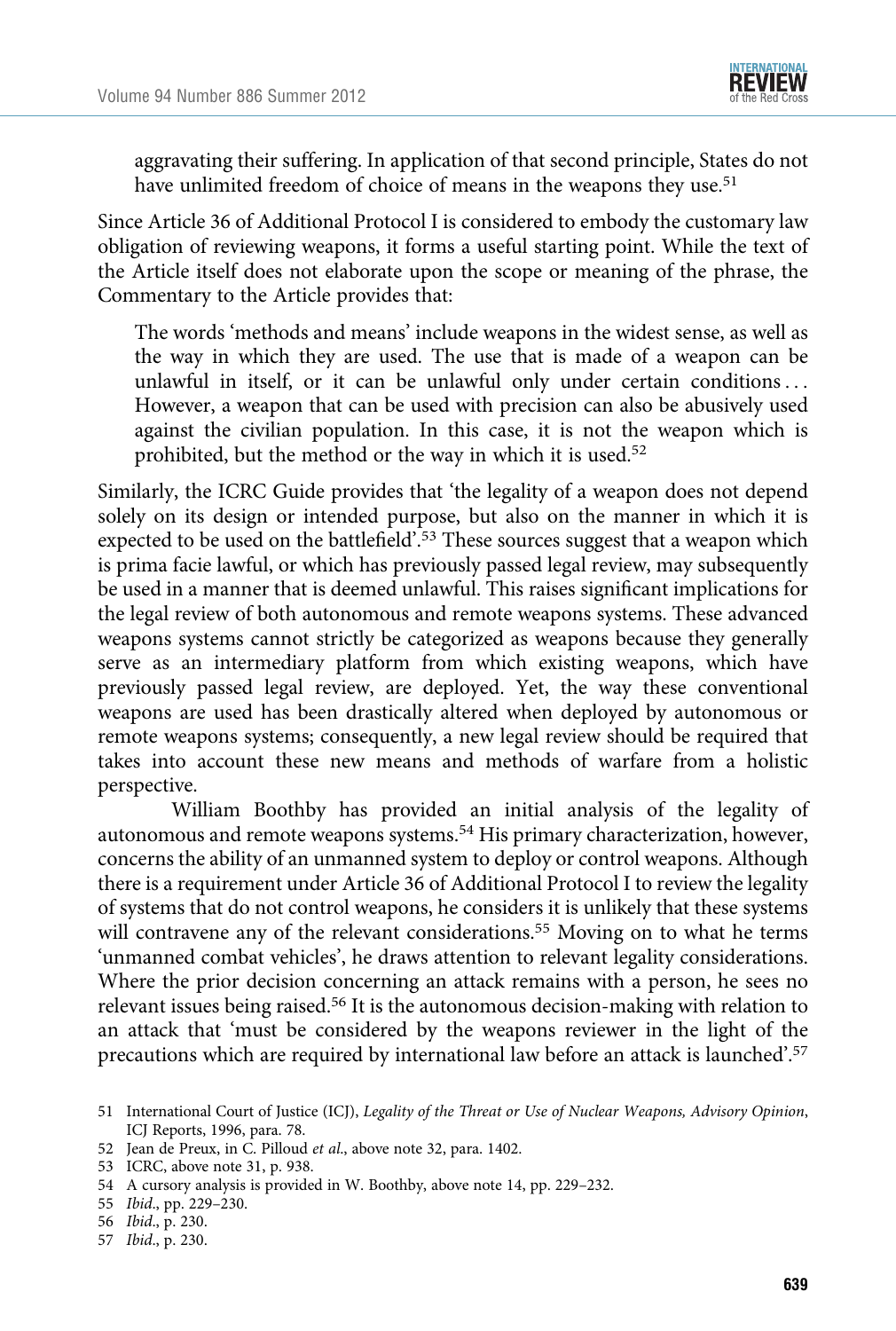In such instances, the legal reviewer must consider the ability of the system to adhere to the discrimination requirement to distinguish between civilians and combatants. He emphasizes that:

human decisions, some of them taken in advance of the UCV [unmanned combat vehicle] mission, can suitably constrain the timing, location, objective, and means of any UCV attack, the algorithms, depending on their sophistication and reliability, may be able effectively to restrict attacks to objects recognized by the software as legitimate military objectives.58

While William Boothby may be strictly correct with relation to determinations of legality under IHL, he does not go on to consider the question of responsibility for the actions of a remote weapons system.

Finally, Noel Sharkey has drawn attention to the slippery slope engendered by the atomized nature of weapons review, especially in the area of autonomous and remote weapons systems:

Take the case of the MQ1-Predator UCAV. JAG [Judge Advocate General's Corps] first passed it for surveillance missions. Then when it was armed with Hellfire missiles, JAG said that because it had previously passed both the Predator and the Hellfire missiles, their combination did not require a review ... If arming robots keeps soldiers out of risk and the weapons are already legal, then there might be no legal opposition to deploying robots with weapons.<sup>59</sup>

While this type of reasoning may be appropriate for the legal review of other combinations of weapons and weapons systems, applying such an approach to both autonomous and remote weapons systems fails to recognize the potential for radical transformation in the conduct of armed hostilities raised in this specific context.60

At a minimum, new means and methods of warfare must satisfy the two principles of unnecessary and superfluous injury,<sup>61</sup> and distinction.<sup>62</sup>

## Superfluous injury or unnecessary suffering

The prohibition of means and methods of warfare that are of a nature to cause superfluous injury or unnecessary suffering under IHL is found in Rule 70 of the ICRC Study.63 William Boothby considers this issue irrelevant in the present context because the legality of the weaponry that autonomous and remote

<sup>58</sup> Ibid., p. 233.

<sup>59</sup> Noel Sharkey, 'Cassandra or false prophet of doom: AI robots and war', in IEEE Intelligent Systems, Vol. 23, 2008, p. 17.

<sup>60</sup> On these facts, because the Predator is strictly a remote weapons system, combining the review may not be problematic since it may not significantly alter the means and methods of warfare that previously passed the legal review test. By contrast, autonomous weapons systems may significantly alter the legality review.

<sup>61</sup> W. Boothby, above note 14, pp. 55–68.

<sup>62</sup> Ibid., pp. 69–85. See also ICJ, above note 51, p. 257.

<sup>63</sup> J.-M. Henckaerts and L. Doswald-Beck, above note 44, pp. 237–244.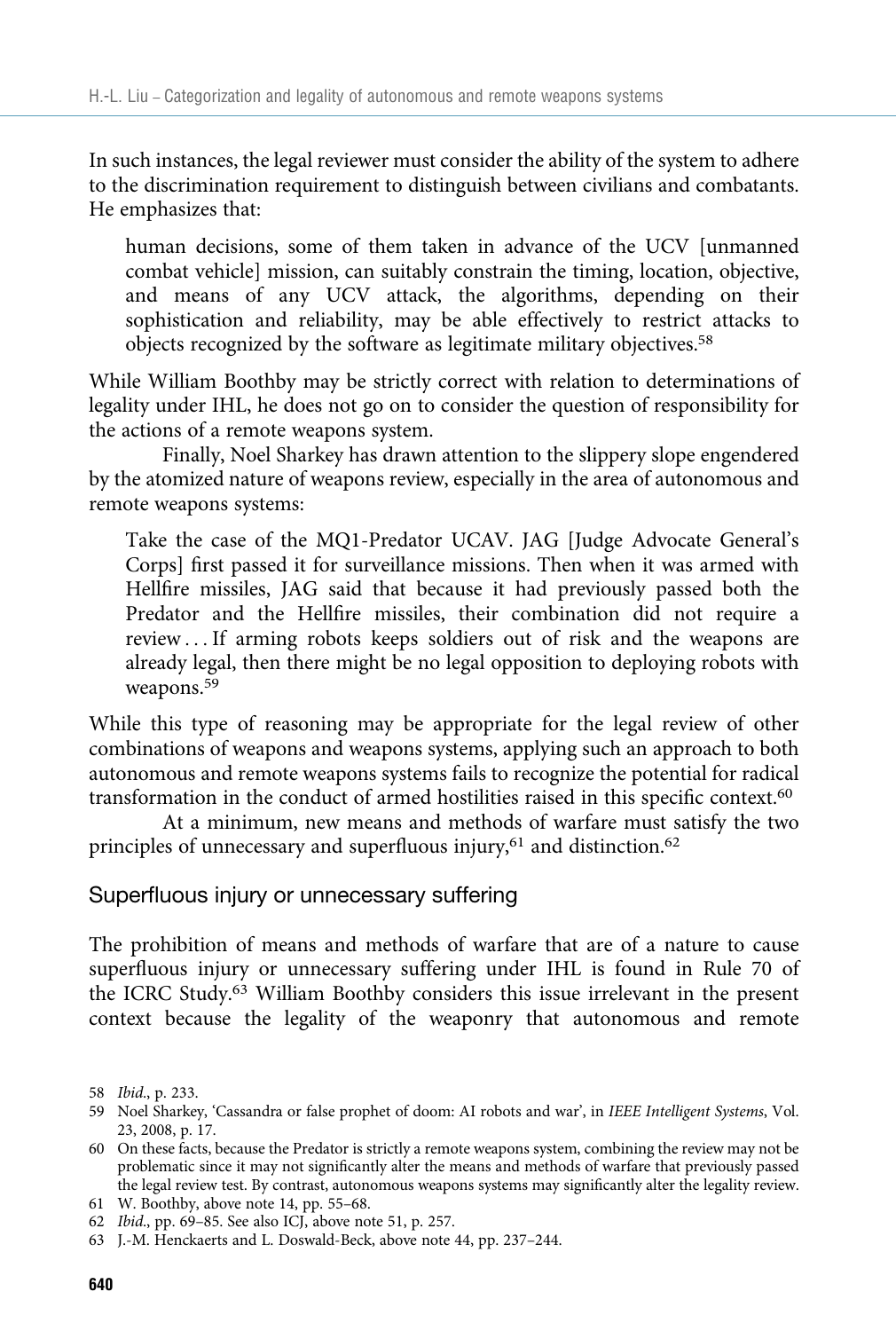weapons systems deploy is independently reviewed.<sup>64</sup> Where the weapons system itself does not inflict superfluous injury or unnecessary suffering, this is certainly correct. While there may be some exceptions, such as where an autonomous or remote weapons system is itself the weapon (such as the US military's Switchblade),<sup>65</sup> it is indeed unlikely that remote and autonomous weapons systems will challenge this principle.

## **Discrimination**

The customary IHL basis for the principle of discrimination is encapsulated in Rules 11 and 12 and supported by Rule 71, which prohibits the use of weapons that are by nature indiscriminate.66 With regard to current technological capabilities, roboticist Noel Sharkey writes that 'no autonomous robots or artificial intelligence systems have the necessary skills to discriminate between combatants and innocents'. <sup>67</sup> The poor record of autonomous and remote weapons systems in distinguishing threats was poignantly illustrated by the shooting down of the civilian Iran Air Flight 655 by USS Vincennes in July 1988 resulting in the deaths of all 290 on board.68 The warship was equipped with an automated Aegis system which marked the civilian passenger jet as an 'assumed enemy' prior to the crew authorizing weapon launch.<sup>69</sup> During the course of the 2003 invasion of Iraq, an almost identical scenario resulted in the downing of two allied planes when US Patriot missile batteries classified the aircraft as Iraqi rockets.70 Thus, there is a strong case against the capacity of an autonomous and remote weapons system to fulfil the discrimination requirement, even in instances where humans ultimately make the final decision to strike.<sup>71</sup>

## Precautionary requirements

The principle of discrimination is further supported by the distinct requirement embodied within Rule 17 that requires that parties to the hostilities take

- 64 W. Boothby, above note 14, p. 230.
- 65 See Spencer Ackerman, 'US Troops will soon get tiny kamikaze drone', in Wired Magazine, 18 October 2011, available at: <http://www.wired.com/dangerroom/2011/10/tiny-kamikaze-drone/> (last visited 18 January 2012).
- 66 J.-M. Henckaerts and L. Doswald-Beck, above note 44, pp. 244–250.
- 67 Noel Sharkey, 'Grounds for discrimination: autonomous robot weapons', in RUSI Defence Systems, Vol. 11, 2008, p. 87.
- 68 P. W. Singer, above note 7, pp. 124–125.
- 69 Ibid., p. 125.
- 70 Ibid., p. 125. While this concerns 'blue-on-blue' fire and thus does not engage discrimination in the sense of being able to differentiate between combatants and civilians, it does illustrate the crudity of current systems in this area.
- 71 Seen in this light, it may be aberrant that a body of jurisprudence has, however, emerged in the United States attesting to the superiority of robotic judgement and requiring deference to this judgement by human beings. In Klein v. US. (13 Av.Cas. 18137 [D. Md. 1975]), the court found that in cases of negligence, and whilst the pilot is not required to use the autopilot on a landing, his failure to use it may be inconsistent with good operating procedure and may be evidence of a failure of due care. In Wells v. U.S. (16 Av.Cas. 17914 [W.D. Wash. 1981]), another court inferred negligence on the part of the human pilot from evidence that he switched from automatic pilot to manual control in a crisis situation.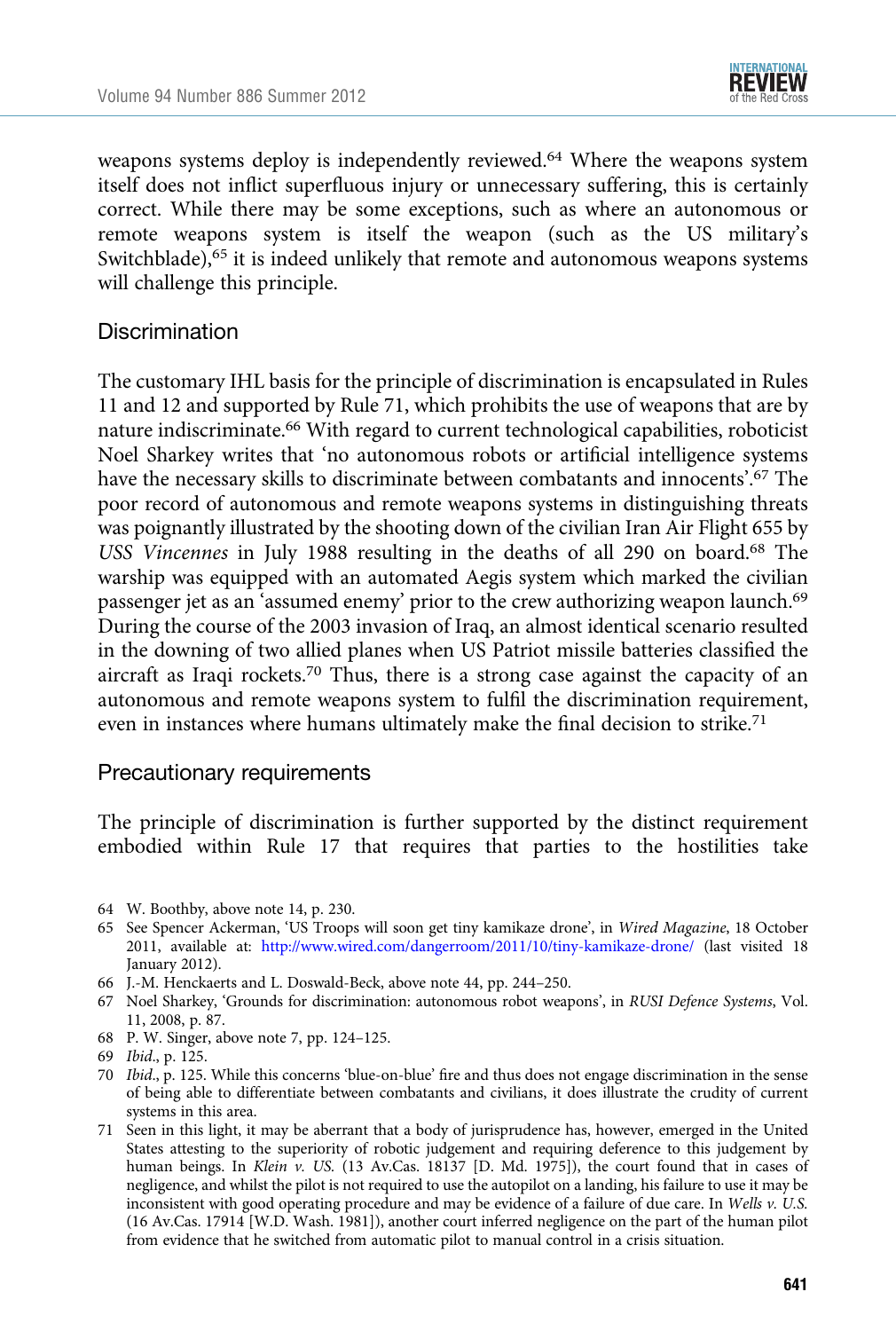precautions in the choice of means and methods of warfare in order to avoid or minimize incidental injury to civilians and collateral damage to civilian objects.72 As indicated by William Boothby, precaution is likely to be the most relevant ground for considering the legality of autonomous weapons systems. This will require human involvement in the decision-making process either 'in the loop' or by constraining 'the timing, location, objective, and means' of an attack such that the weapons system would be capable of restricting attacks only to legitimate military targets.73 These are, however, two very different situations: in the former, there is continuous human monitoring in contradistinction to the latter where human decision-making is only involved during the initial stages of an attack. This difference becomes important in the context of Rule 19:<sup>74</sup> in the latter situation, as Boothby acknowledges, it is likely that human decision-making will be required unless the initial set of constrains remain valid throughout the entire operation.75

## The principle of proportionality

A further consideration concerns the principle of proportionality. While some commentators seek to analyse proportionality in the context of weapons causing superfluous injury or unnecessary suffering, Yoram Dinstein, among many others, criticizes such an approach because proportionality is a principle that arises with the consideration of incidental injury to civilians and collateral damage to civilian objects in relation to the military objective pursued.76 Thus, the question of proportionality may arise independent of discrimination considerations. Although the term proportionality may not be specifically mentioned in Additional Protocol I, it does find expression in Article  $51(5)(b)$  which prohibits expected incidental injury and collateral damage to civilians or civilian objects excessive in relation to the military objective anticipated. This obligation is reiterated in Article  $57(2)(a)(iii)$  of Additional Protocol I and Article 8(2)(b)(iv) of the Rome Statute which establishes such 'clearly excessive' loss of life, injury, or damage as a war crime. Thus, proportionality is an important consideration where there is potential for unjustifiable effects for civilians.

With regard to autonomous and remote weapons systems in relation to this criterion, Noel Sharkey writes: 'there is no sensing or computational capability

<sup>72</sup> J.-M. Henckaerts and L. Doswald-Beck, above note 44, pp. 56–58. This Rule is further supplemented by Rules 18–21, ibid., pp. 58–67.

<sup>73</sup> W. Boothby, above note 14, p. 233.

<sup>74</sup> 'Each party to the conflict must do everything feasible to cancel or suspend an attack if it becomes apparent that the target is not a military objective or that the attack may be expected to cause incidental loss of civilian life, injury to civilians, damage to civilian objects, or a combination thereof, which would be excessive in relation to the concrete and direct military advantage anticipated'. See J.-M. Henckaerts and L. Doswald-Beck, above note 44, Rule 19, pp. 60–62.

<sup>75</sup> W. Boothby, above note 14, p. 233.

<sup>76</sup> Yoram Dinstein, The Conduct of Hostilities under the Law of International Armed Conflict, Cambridge University Press, Cambridge, 2004, p. 59 (emphasis added).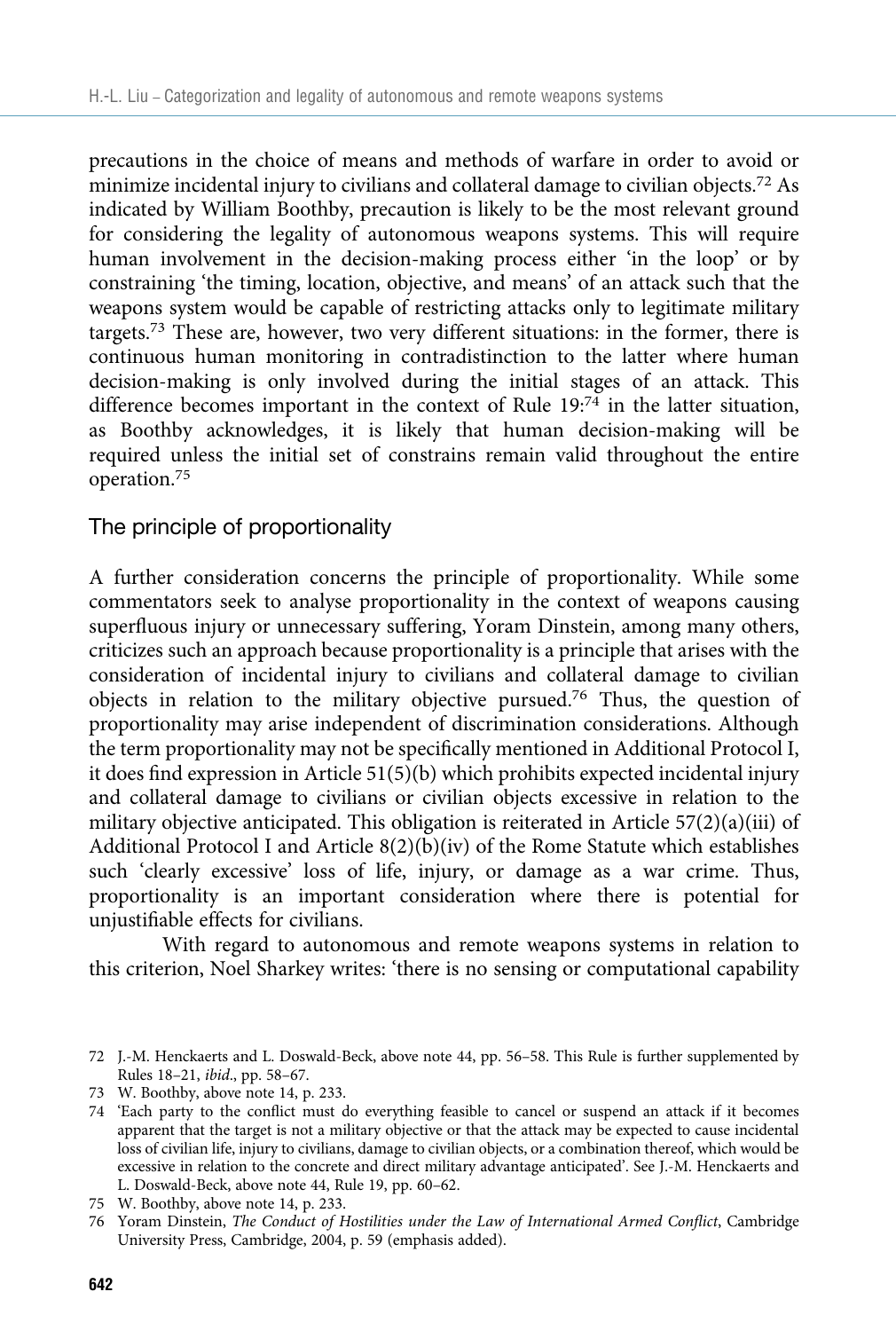

that would allow a robot such a determination [of proportionality], and nor is there any known metric to objectively measure needless, superfluous or disproportionate suffering. They require human judgement'.<sup>77</sup> This raises an issue specific to autonomous and remote weapons systems; presently a person must be sufficiently involved in the decision-making loop to satisfy the proportionality criterion.

Combining discrimination and proportionality with regard to the current methods of warfare in which autonomous and remote weapons systems are embedded raises significant questions of legality. The inability to comply with the rules of discrimination and proportionality is particularly apparent in recent instances of targeted killings conducted with remote weapons systems. Similarly, autonomous and remote weapons systems may have difficulties in recognizing hors de combat status as a result of poor sensing and computational ability; this may result in further violence being inflicted upon individuals who are hors de combat (or seek to be, by surrender) and, therefore, in violation of the IHL prohibition of the Denial of Quarter.78

## Situating the legality of autonomous and remote weapons systems

In order to fully address the legality question of autonomous and remote weapons systems it is essential to consider how they are currently used.<sup>79</sup> While autonomous and remote weapons systems may not be inherently unlawful, the ways they are used may be. If such weapons systems are persistently implicated in legally controversial practices, however, it may justify a reconsideration of the legality question. Three especially pertinent uses and challenges are raised below.

Targeted killings and remote weapons systems<sup>80</sup>

Despite the controversy surrounding the practice of targeted killings, there is currently no commonly accepted definition. A former Legal Advisor for the International Committee of the Red Cross suggested that 'targeted killing' denotes 'the use of lethal force attributable to a subject of international law with the intent, premeditation and deliberation to kill individually selected persons who are not in the physical custody of those targeting them'. <sup>81</sup> The controversial legality of this practice was highlighted by Philip Alston, the former UN Special Rapporteur on

<sup>77</sup> N. Sharkey, above note 67, p. 88.

<sup>78</sup> J.-M. Henckaerts and L. Doswald-Beck, above note 44, Rule 46, p. 162; Rule 47, p. 164, and Rule 65, p. 225.

<sup>79</sup> C. Pilloud et al., above note 32, para. 1402.

<sup>80</sup> There is evidence that the US is creating a global apparatus to carry out targeted killings. See Greg Miller, 'Under Obama, an emerging global apparatus for drone killing', in The Washington Post, 28 December 2011, available at: [http://www.washingtonpost.com/national/national-security/under-obama-an-emerging](http://www.washingtonpost.com/national/national-security/under-obama-an-emerging-global-apparatus-for-drone-killing/2011/12/13/gIQANPdILP_story.html)[global-apparatus-for-drone-killing/2011/12/13/gIQANPdILP\\_story.html](http://www.washingtonpost.com/national/national-security/under-obama-an-emerging-global-apparatus-for-drone-killing/2011/12/13/gIQANPdILP_story.html) (last visited 18 January 2012).

<sup>81</sup> Nils Melzer, Targeted Killing in International Law, Oxford University Press, Oxford, 2008, p. 5.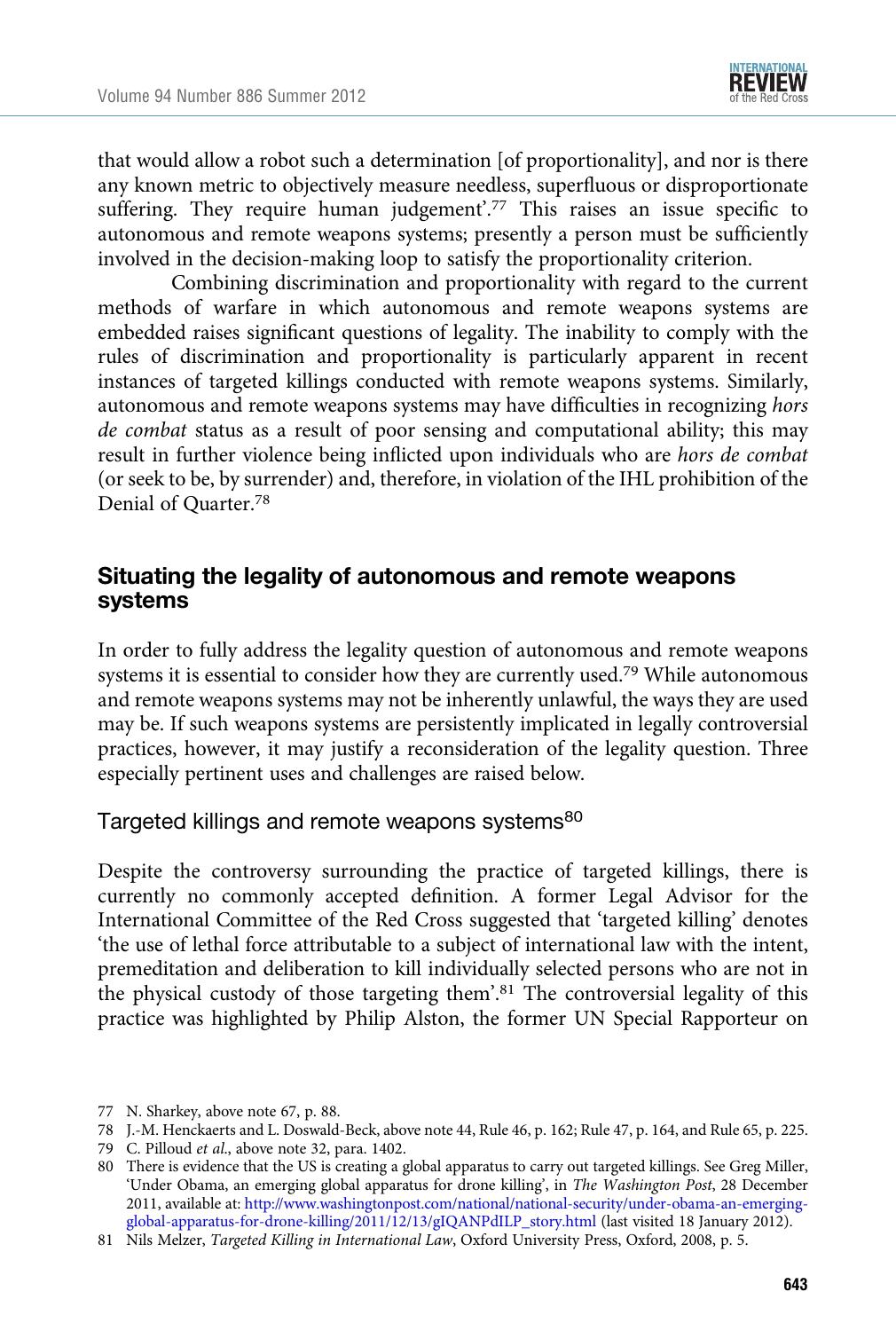extrajudicial, summary or arbitrary executions, in his challenge to the US government to provide the legal basis upon which these take place:

Targeted killings carried out by drone attacks on the territory of other States are increasingly common and remain deeply troubling. The US Government should disclose the legal basis for such killings and identify any safeguards designed to reduce collateral civilian casualties and ensure that the Government has targeted the correct person.82

Less than a year later, Harold Koh, the Legal Advisor to the US Department of State, replied with the unequivocal position held by the Obama Administration:

What I can say is that it *is the considered view of this Administration – and it has* certainly been my experience during my time as Legal Adviser – that US targeting practices, including lethal operations conducted with the use of unmanned aerial vehicles, comply with all applicable law, including the laws of war.<sup>83</sup>

It is beyond the scope of this article to consider the validity of Harold Koh's assertion regarding US targeting practices.<sup>84</sup> Rather, the pertinent question concerns the review of the legality of using autonomous and remote weapons systems in a sustained campaign to kill suspected terrorists extraterritorially.<sup>85</sup> In other words, while autonomous and remote weapons systems may generally be capable of fulfilling the legality requirements for new weapons, their use in the context of targeted killings campaigns may not have been considered during the initial legal review. While Article 36 of Additional Protocol I requires States 'to determine whether its employment would, *in some or all circumstances*, be prohibited' the Commentaries specify that 'the article is intended to require States to analyse whether the employment of a weapon for its normal or expected use would be prohibited under some or all circumstances. A State is not required to foresee or analyse all possible misuses of a weapon, for almost any weapon can be misused in ways that would be prohibited'. <sup>86</sup> However, the position of this current author is that insofar as remote weapons systems can be considered as weapons, and have

- 84 Christof Heyns, however, has raised doubts about the legality of targeted killing practices used by the United States, stating that 'mere reference to a statement made by a senior State official is insufficient'. Report of the Special Rapporteur on extrajudicial, summary or arbitrary executions, Christof Heyns, Addendum Follow-up to country recommendations – United States of America, UN Doc. A/HRC/20/22/ Add.3, 30 March 2012, paras. 76-84, especially para. 79.
- 85 Targeted killings outside of the context of armed conflict or within the territory of the state itself are unlikely to be lawful. Philip Alston, 'Report of the Special Rapporteur on Extrajudicial, Summary or Arbitrary Executions, Philip Alston: Addendum Study on Targeted Killings', UN Doc A/HRC/14/24/ Add.6. 25, 2010, available at: [http://www2.ohchr.org/english/bodies/hrcouncil/docs/14session/A.HRC.14.](http://www2.ohchr.org/english/bodies/hrcouncil/docs/14session/A.HRC.14.24.Add6.pdf) [24.Add6.pdf](http://www2.ohchr.org/english/bodies/hrcouncil/docs/14session/A.HRC.14.24.Add6.pdf) (last visited 18 January 2012). This article does not consider other situations that are not governed by IHL.

<sup>82</sup> Philip Alston, 'Statement by Professor Philip Alston, Special Rapporteur on Extrajudicial, Summary or Arbitrary Executions', United Nations Human Rights Council Geneva, 3 June 2009, available at: [http://](http://www.un.org/webcast/unhrc/11th/statements/Alston_STMT.pdf) [www.un.org/webcast/unhrc/11th/statements/Alston\\_STMT.pdf](http://www.un.org/webcast/unhrc/11th/statements/Alston_STMT.pdf) (last visited 18 January 2012).

<sup>83</sup> Harold Koh, 'The Obama Administration and international law', Annual Meeting of the American Society of International Law, Washington, DC, 25 March 2010, available at: [http://www.state.gov/s/l/releases/](http://www.state.gov/s/l/releases/remarks/139119.htm) [remarks/139119.htm](http://www.state.gov/s/l/releases/remarks/139119.htm) (last visited 20 December 2010).

<sup>86</sup> Additional Protocol I of 1977, Art. 36 (emphasis added). C. Pilloud et al., above note 32, para. 1469.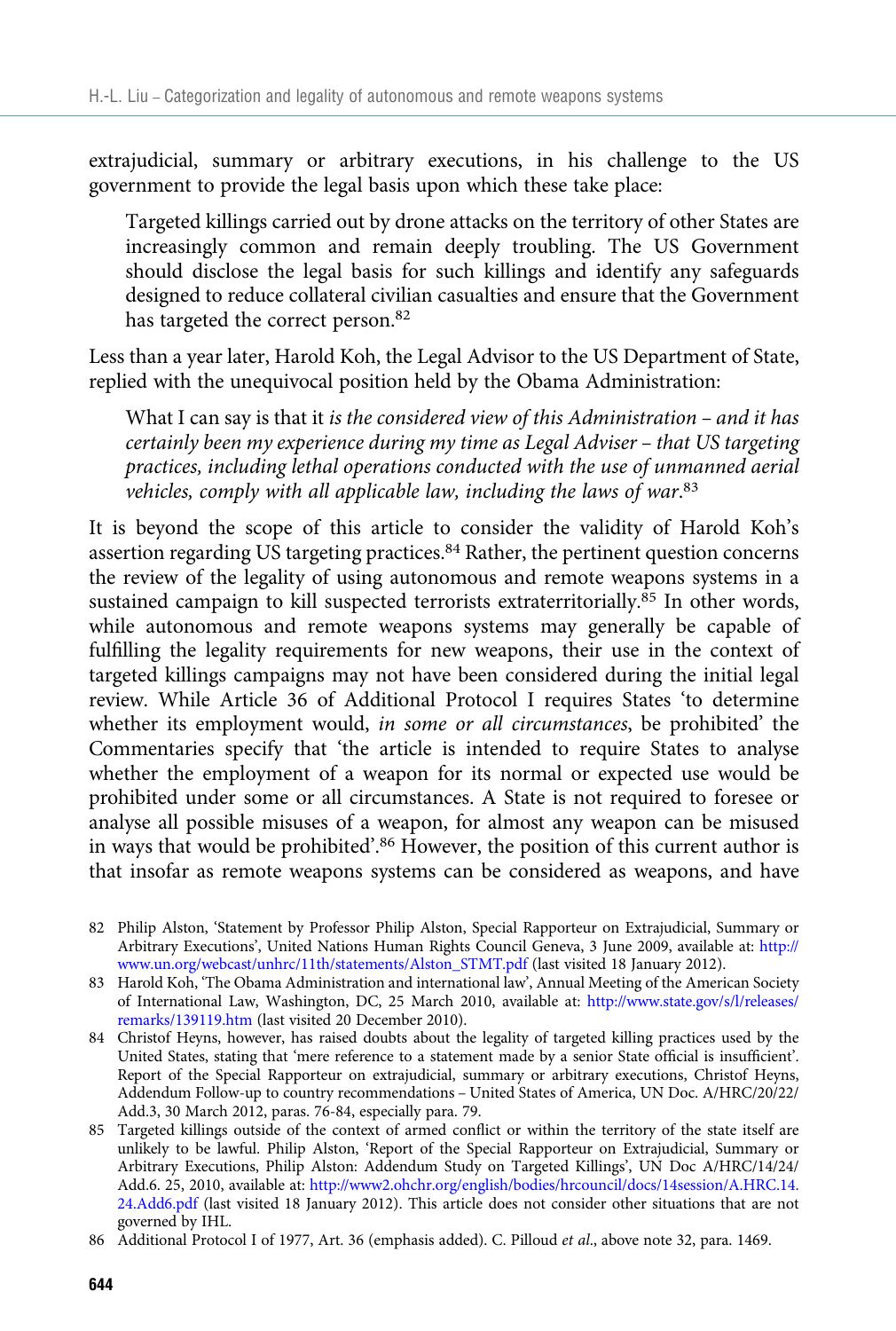become inextricably associated with the policy of targeted killings, Article 36 would require a reappraisal of their legality because '[their] normal or expected use' would be transformed when used as implements that enable a legally controversial practice.

There are three specific legal questions that, although inherent to the practice of targeted killings, are made more complex by the use of autonomous and remote weapons systems. The first is the requirement of distinction between military and civilian targets, which is challenged by the labelling of the targets as 'suspected terrorists'. In an armed conflict, persons in this perceived category are prima facie civilians and are protected as such except when and for as long as they participate directly in hostilities; in non-international armed conflict specifically, individuals considered as members of organized armed groups having a 'continuous combat function' can be targeted at all times.87 The uncertainties surrounding the ability of remote weapons systems to discriminate between legitimate military targets and non-military targets raise serious concerns about the erosion of the protection of civilians.

The second is the related question of proportionality in the use of force to prevent excessive force from being directed at civilians or civilian objects. This consideration is all the more important in this context because the suspected 'terrorists' being targeted are likely to intermingle with civilians or to be in the midst of civilian objects. Targeted killings by remotely controlled UAVs have reportedly been responsible for large numbers of casualties.<sup>88</sup> While the official Central Intelligence Agency (CIA) statistics claim a clean record with zero civilian casualties, this claim is the subject of considerable dispute.89 This provides some factual basis for the contention that the use of autonomous and remote weapons systems in pursuit of a regime of targeted killings is unlawful on the grounds that it fails the requirements imposed by discrimination and proportionality.

The third legal question is the inevitability of disproportionate force associated with the denial of surrender or hors de combat status of the target.<sup>90</sup> There are difficulties inherent in attempting to surrender to remote weapons systems, but these may be overcome, as in an example provided by P. W. Singer where Iraqi combatants effectively surrendered to an American remotely controlled UAV in the first Gulf War.<sup>91</sup> The question rather is whether the intention to surrender or hors de combat status would be recognized by more autonomous weapons systems where human attention becomes increasingly alienated and

<sup>87</sup> ICRC, Interpretive Guidance on the Notion of Direct Participation in Hostilities under International Humanitarian Law, Nils Melzer (ed.), ICRC, May 2009, pp. 70–71.

<sup>88</sup> International Human Rights and Conflict Resolution Clinic (Stanford Law School) and Global Justice Clinic (NYU School of Law), Living Under Drones: Death, Injury, and Trauma to Civilians from US Drone Practices in Pakistan, September 2012; see also, BBC News, above note 11.

<sup>89</sup> Scott Shane, 'C.I.A. is disputed on civilian toll in drone strikes', in The New York Times, 11 August 2011, available at: <http://www.nytimes.com/2011/08/12/world/asia/12drones.html?hp> (last visited 12 January 2012).

<sup>90</sup> N. Melzer, above note 81, pp. 368–370.

<sup>91</sup> P. W. Singer, above note 7, pp. 56–57.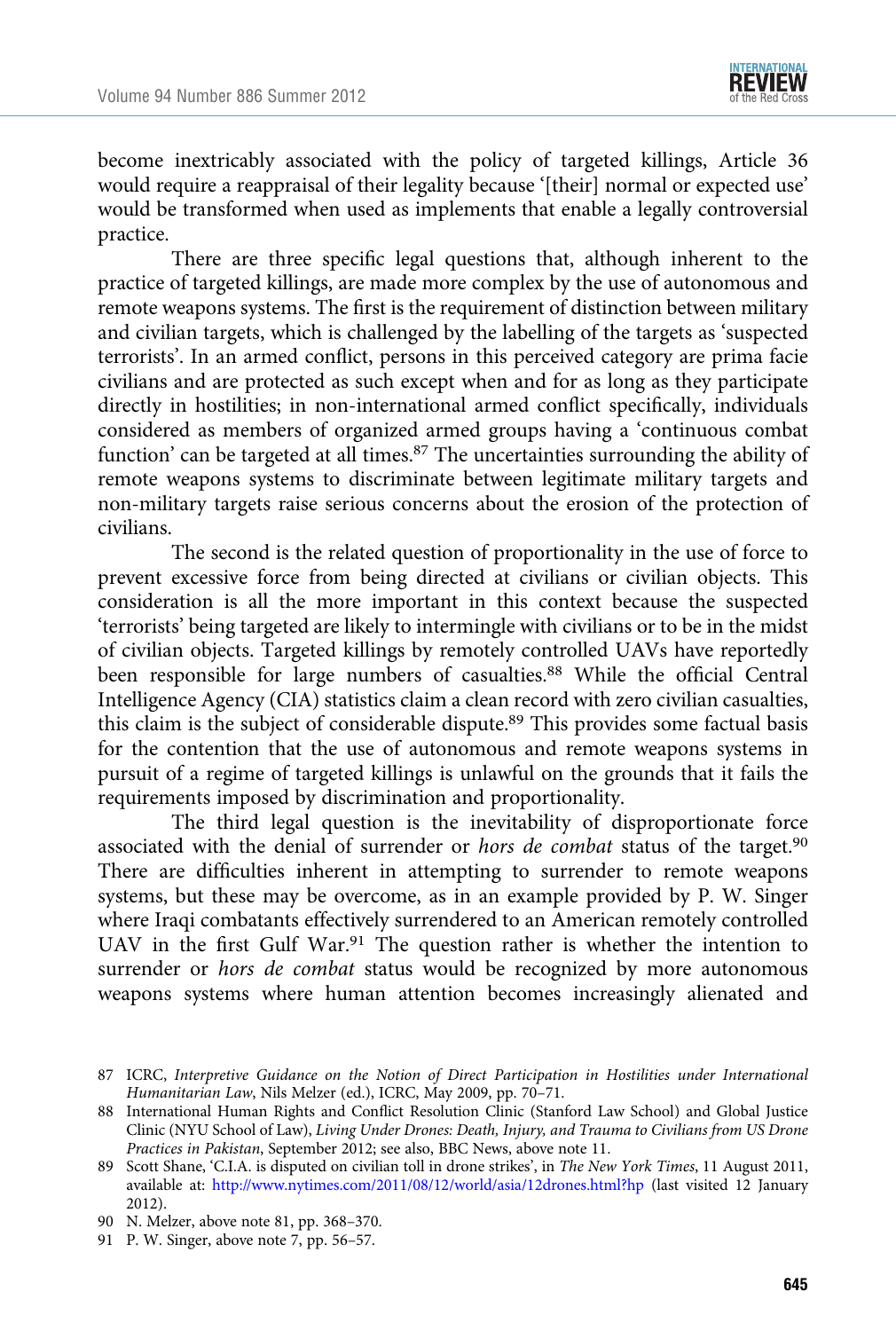removed. Finally, the question of surrender to an autonomous or remote weapons system raises a technical legal issue: the institution of surrender is one between rival combatants. As a combatant cannot surrender to the weapons of the opposing side alone, this raises questions as to the possibility of surrendering to such a system, or conversely, whether either autonomous or remote weapons systems can coherently be categorized as mere weapons.

#### The civilianization of military force

Military and strategic history has been characterized by attempts by the state and its military establishments to monopolize the material and technological means through which organized force is deployed.<sup>92</sup> The ambiguous status of autonomous and remote weapons systems is starkly illustrated by the lack of control in its development, production, and distribution in contradistinction to this monopolizing tendency; indeed, the rapid technological advancement in the area of military robotics has not, paradoxically, been accompanied by attempts to regulate its use or distribution. In part this may be due to the fact that civilian research and development underlies much of the relevant technology and the production of the actual machinery occurs in civilian facilities. Furthermore, civilians are intricately involved in the maintenance and actual use of these systems.<sup>93</sup> Thus, attempts by the military establishment to monopolize the associated technology or capability may be futile.

The heavy involvement of civilians in all stages of autonomous and remote weapons system development, production, maintenance, and use may significantly widen the category of legitimate military objective. First, this creates a potentially wide category of dual-use facilities where autonomous and remote weapons are being designed, or produced, for both civilian and military functions. The text of Article 52(2) of Additional Protocol I may be understood to enable the classification of all dual-use facilities as legitimate military targets.<sup>94</sup> Second, civilians operating autonomous and remote weapons systems are likely to lose their immunity from direct attack for the duration of their direct participation in hostilities and will thus be susceptible to domestic prosecution.<sup>95</sup> It is also important to note that this legalistic consideration regarding legitimate military targets may overshadow the tendency towards civilians bearing the brunt of the adverse effects of contemporary armed conflict in reality. This may in turn create pressure to target civilians and civilian objects in lieu, especially taking into account the increased direct participation in hostilities of the former and the dual-use of the latter.

<sup>92</sup> Alexander Gillespie, A History of the Law of War: The Customs and Laws of War with Regards to Arms Control, Hart, Oxford, 2011, pp. 7–78.

<sup>93</sup> David S. Cloud, 'Civilian contractors playing key roles in US drone operations', in The Los Angeles Times, 29 December 2011, available at: [http://www.latimes.com/news/nationworld/world/la-fg-drones-civilians-](http://www.latimes.com/news/nationworld/world/la-fg-drones-civilians-20111230,0,6127185.story)[20111230,0,6127185.story](http://www.latimes.com/news/nationworld/world/la-fg-drones-civilians-20111230,0,6127185.story) (last visited 18 January 2012).

<sup>94</sup> Henry Shue and David Wippman, 'Limiting attacks on dual-use facilities performing indispensible civilian functions', in Cornell International Law Journal, Vol. 35, 2001–2002, p. 562.

<sup>95</sup> See generally, N. Melzer, above note 87, pp. 41–68.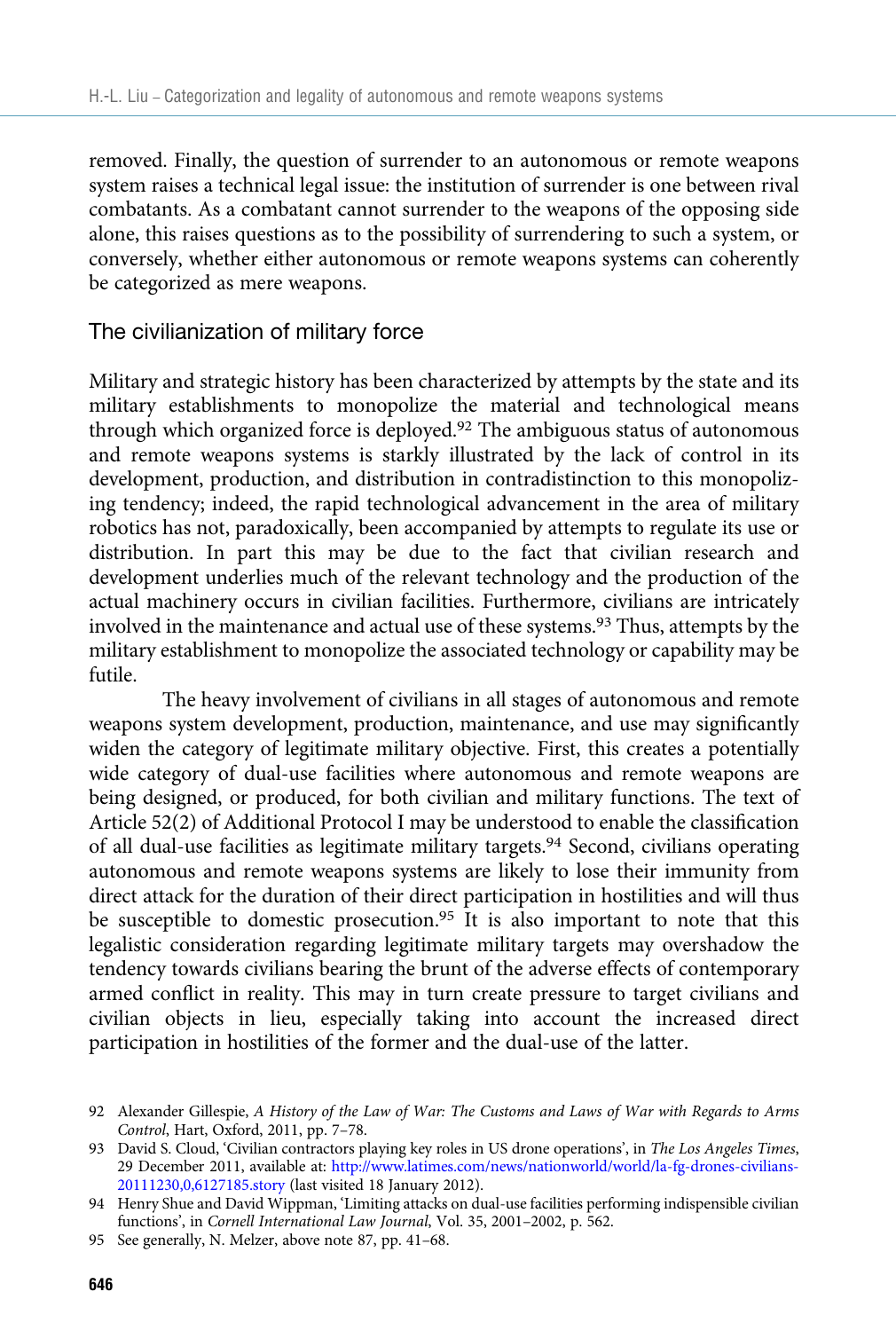

Aside from purely IHL considerations, the infiltration of military force into the civilian sphere may engender the creep of militarization into law enforcement and policing.96 Furthermore, the ready availability of this technology enables broad access: anti-whaling campaigners, for example, have deployed surveillance drones to spot a Japanese whaling fleet, and 'drones and other types of unmanned aerial vehicles [...] are being sent on civilian missions such as crop inspections or marine mammal surveys'.<sup>97</sup> Indeed, civilian applications for drone technology are seen in the United States as inevitable, and the Federal Aviation Administration is to propose new rules to integrate small drones into national airspace.98 While it must be emphasized that these systems are not currently weaponized, and therefore not within the ambit of autonomous and remote weapons systems, it should also be noted in this context that the unmanned military systems were initially deployed for surveillance purposes and were only weaponized subsequently. It may therefore not be surprising if drones in the civilian sphere, such as those to be used by police, were to be weaponized at a later stage, leading to the subtle militarization of the civilian sphere.

Cyberwarfare: blurring the lines between the virtual and real worlds

The deployment of autonomous and remote weapons systems may allow the conduct of cyberwarfare to have very concrete and real-world effects. An emerging field,

cyberwarfare is the conduct of military operations by virtual means. It consists of nation-states' using cyberspace to achieve essentially the same ends they pursue through the use of conventional military force: achieving advantages over a competing nation-state or preventing a competing nation-state from achieving advantages over them.99

Currently, this form of military conflict exists primarily in 'information warfare units to develop viruses to attack enemy computer systems and networks, and tactics ... to protect friendly computer systems and networks'.<sup>100</sup> Thus, cyberwarfare is correctly termed; it cannot yet be considered a form of armed conflict because

- 96 Brian Bennett, 'Police employ Predator drone spy planes on home front', in The Los Angeles Times, 10 December 2011, available at: <http://articles.latimes.com/2011/dec/10/nation/la-na-drone-arrest-20111211> (last visited 18 January 2012).
- 97 Jonathan Franklin, 'Whaling: campaigners use drones in the fight against Japanese whalers', in The Guardian, 1 January 2012, available at: [http://www.guardian.co.uk/environment/2012/jan/01/drones](http://www.guardian.co.uk/environment/2012/jan/01/drones-fight-japanese-whalers)fi[ght-japanese-whalers](http://www.guardian.co.uk/environment/2012/jan/01/drones-fight-japanese-whalers) (last visited 18 January 2012).
- 98 W. J. Hennigan, 'Idea of civilians using drone aircraft may soon fly with FAA', in The Los Angeles Times, 27 November 2011, available at: [http://articles.latimes.com/2011/nov/27/business/la-](http://articles.latimes.com/2011/nov/27/business/la-fi-drones-for-profit-20111127)fi-drones-for-profit-[20111127](http://articles.latimes.com/2011/nov/27/business/la-fi-drones-for-profit-20111127) (last visited 18 January 2012).
- 99 Susan Bremner, Cyberthreats: The Emerging Fault Lines of the Nation State, Oxford University Press, Oxford, 2009, p. 65.
- 100 Office of the Secretary of Defense, 110th Congress, Annual Report to Congress: Military Power of the People's Republic of China, 2007, p. 22, available at: <http://www.defenselink.mil/pubs/china.html> (last visited 18 January 2012).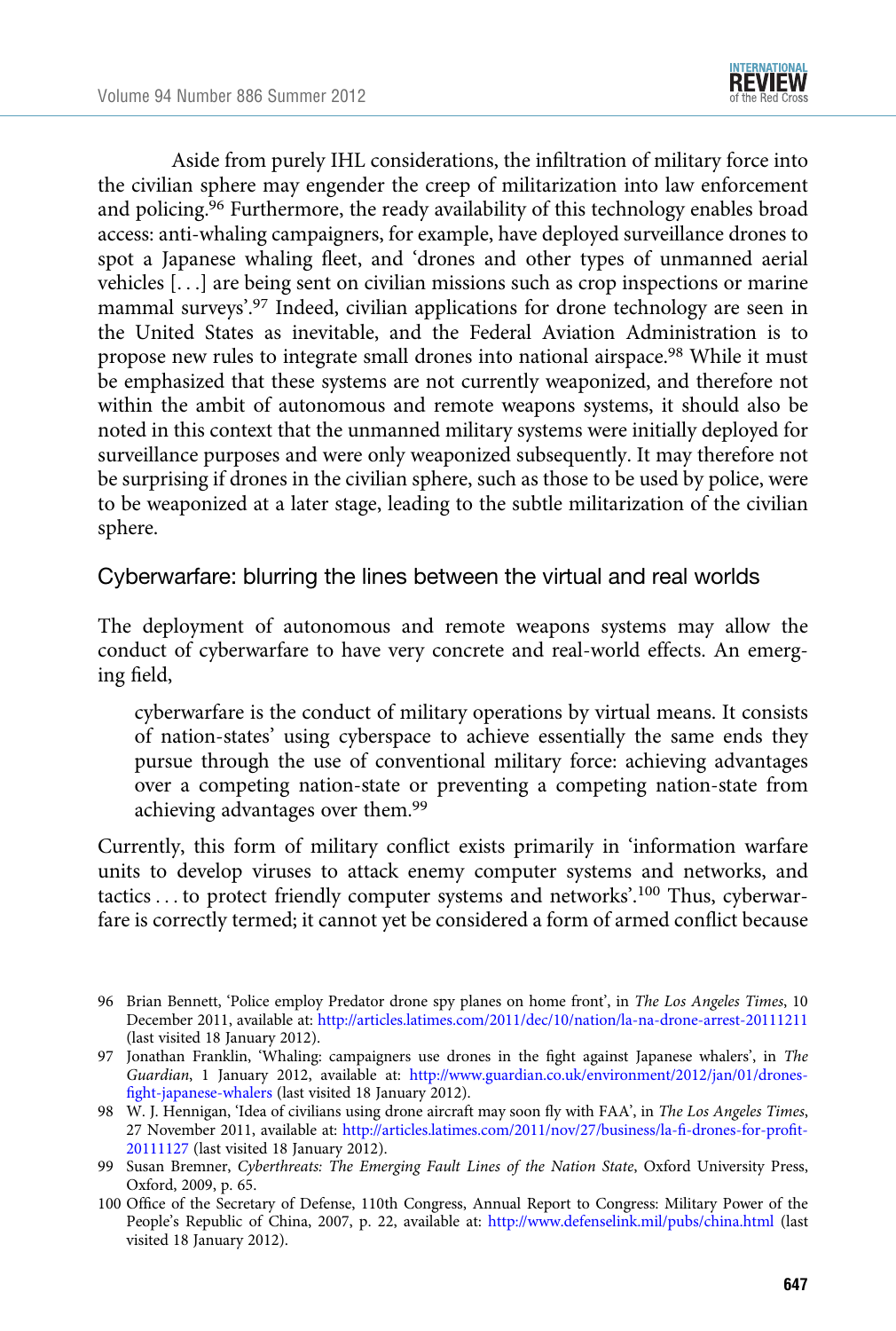it remains exclusively within the virtual realm of cyberspace but bears many of the other hallmarks of warfare. This is because the aim of cyberwarfare is 'to get the upper hand of the enemy in a war under conditions of informatization ... whether or not we are capable of using various means to obtain information and of ensuring the effective circulation of information'. 101

While conduct in cyberspace may have significant and pervasive effects in the real world, it is the emergence of autonomous and remote weapons systems that may directly incorporate cyberwarfare (along with its lower-threshold counterparts of cybercrime and cyberterrorism) into armed conflict in the physical world. This is because the computer systems underlying both autonomous and remote weapons systems are especially vulnerable to cyberattack, which may in turn mean that these weapons systems may be hijacked for the purposes of perpetrating a physical attack in the real world. This has already been revealed in the recent 'Keylogger' computer virus infection at Creech Air Base in Nevada.102 While it is uncertain whether or not this was actually a directed attack, and while it appeared benign, the vulnerability of both autonomous and remote weapons systems was clearly demonstrated. With the specific vulnerability of these systems to cyberattack in mind, the recent Iranian claims to have brought down an advanced US stealth drone by hacking into its systems underline the potential dangers of cyberattacks having real world repercussions.103

These cyberspace issues are further compounded by difficulties surrounding responsibility for the actions of autonomous and remote weapons systems. There are two main limbs to the challenge of responsibility. The first is simply that the control of even a strictly remotely controlled weapons system may constantly be under doubt because of the possibility that its information systems have been compromised. This raises questions about whether it will be possible to definitively attribute responsibility over such a system to its controller.<sup>104</sup> The second difficulty stems from the nature of cyberwarfare itself. Leaving aside the additional difficulties associated with cybercrime and cyberterrorism, unlike 'the physical world, when a country is at war, it knows it is at war and, most likely, with whom' when it comes to cyberwarfare it may be impossible to ascertain 'who was responsible for the attacks or why they were launched'.<sup>105</sup> While this engenders serious concern for cyberspace, the potential for real world violence to be unleashed through the anonymity of cyberspace is likely to create impunity for potentially grave violations of international humanitarian and human rights law.

105 S. Bremner, above note 99, p. 7.

<sup>101</sup> Quoting a Liberation Army Commentator, ibid., p. 21.

<sup>102</sup> Associated Press, 'Computer virus infects drone plane command centre in US', in The Guardian, 9 October 2011, available at: [http://www.guardian.co.uk/technology/2011/oct/09/virus-infects-drone](http://www.guardian.co.uk/technology/2011/oct/09/virus-infects-drone-plane-command)[plane-command](http://www.guardian.co.uk/technology/2011/oct/09/virus-infects-drone-plane-command) (last visited 18 January 2012).

<sup>103</sup> Agence France-Presse, 'Iran to "reverse-engineer" seized stealth drone after hacking operating system', in The National Post, 12 December 2011, available at: [http://news.nationalpost.com/2011/12/12/iran-to](http://news.nationalpost.com/2011/12/12/iran-to-reverse-engineer-u-s-stealth-drone/)[reverse-engineer-u-s-stealth-drone/](http://news.nationalpost.com/2011/12/12/iran-to-reverse-engineer-u-s-stealth-drone/) (last visited 18 January 2012).

<sup>104</sup> In other words, will the controller of such a system have the capacity to be responsible for the actions of the system? Clearly, this issue is magnified if the system possesses any level of autonomy.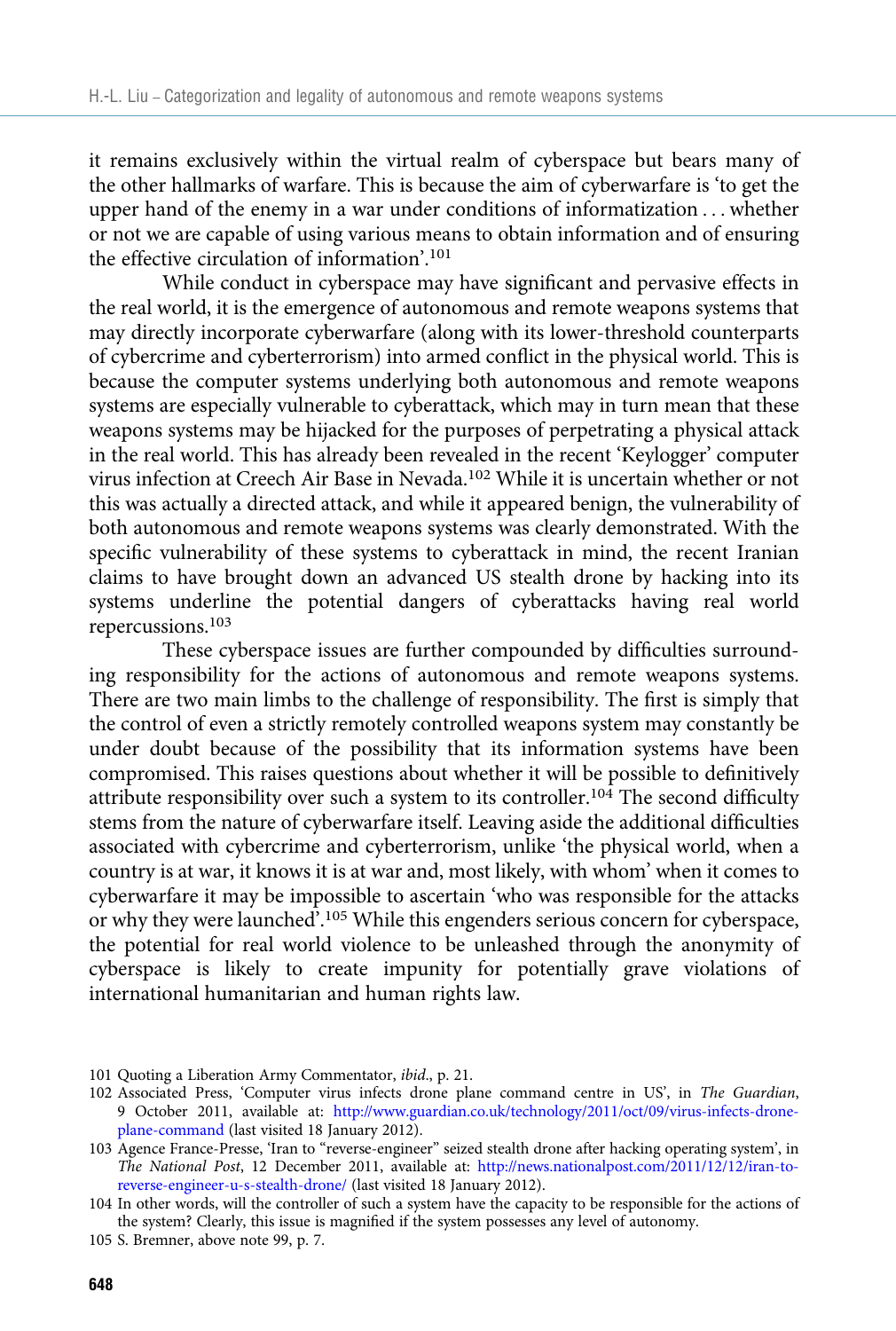

## Superiority of autonomous and remote weapons systems and the responsibility question

As the potential failings of autonomous and remote weapons systems have been addressed, their potential to outperform their human counterparts in discrimination and proportionality tasks must equally be considered. The roboticist Ronald Arkin is optimistic that robotic lethality may be suitably governed to the point that both autonomous and remote weapons systems may outperform humans.<sup>106</sup> Similarly, in relation to the discrimination criterion, Justin McClelland writes:

One area that will need careful consideration is the application of the criteria of distinction to the employment of 'autonomous' weapons. Such weapons have the capability, to varying degrees, to make decisions without any human involvement on the identification and attack of targets. This absence of what is called a 'man in the loop' does not necessarily mean that the weapon is incapable of being used in a manner consistent with the principle of distinction. The target detection, identification and recognition phases may rely on sensors that have the ability to distinguish between military and non-military targets. By combining several sensors the discriminatory ability of the weapon is greatly enhanced. 107

The precise determination of legality with regard to discrimination will depend upon the characteristics of the system itself, but it should be noted here that the potential for increased sensory ability may be irrelevant if the computational system evaluating the data input is incapable of making an appropriate analysis, as Noel Sharkey has suggested.<sup>108</sup>

Ronald Arkin notes further that autonomous and remote weapons systems may be capable of better adherence to IHL compared to human combatants.109 For example, these weapons systems may be able to combine the input from an array of sensory data to assess the threat and confirm the target, and it may be possible to programme the weapons system to refrain from attack despite risk to itself until a higher degree of certainty is ascertained to meet the principle of discrimination. Similarly, autonomous and remote weapons systems may be equipped with nonlethal weaponry in combination with discrimination precautions to rebalance the proportionality consideration. Finally, such systems will be resilient to adverse psychological effects that underlie the perpetration of some unlawful acts by human actors.

Thus, while Ronald Arkin may be correct that machines may possess a greater capacity to adhere to IHL, which may also in turn incentivize human soldiers

<sup>106</sup> R. Arkin, above note 8, 2009, pp. 29–36 and 211–212.

<sup>107</sup> J. McClelland, above note 34, pp. 408–409 (emphasis added).

<sup>108</sup> N. Sharkey, above note 67, pp. 87–88. Not only is there a need for 'a clear computational definition of a civilian, [but] we would still need all of the relevant information to be made available from the sensing apparatus ... These may be able to tell us that something is a human, but they would not be able to tell us much else'.

<sup>109</sup> R. Arkin, above note 8, pp. 29–30.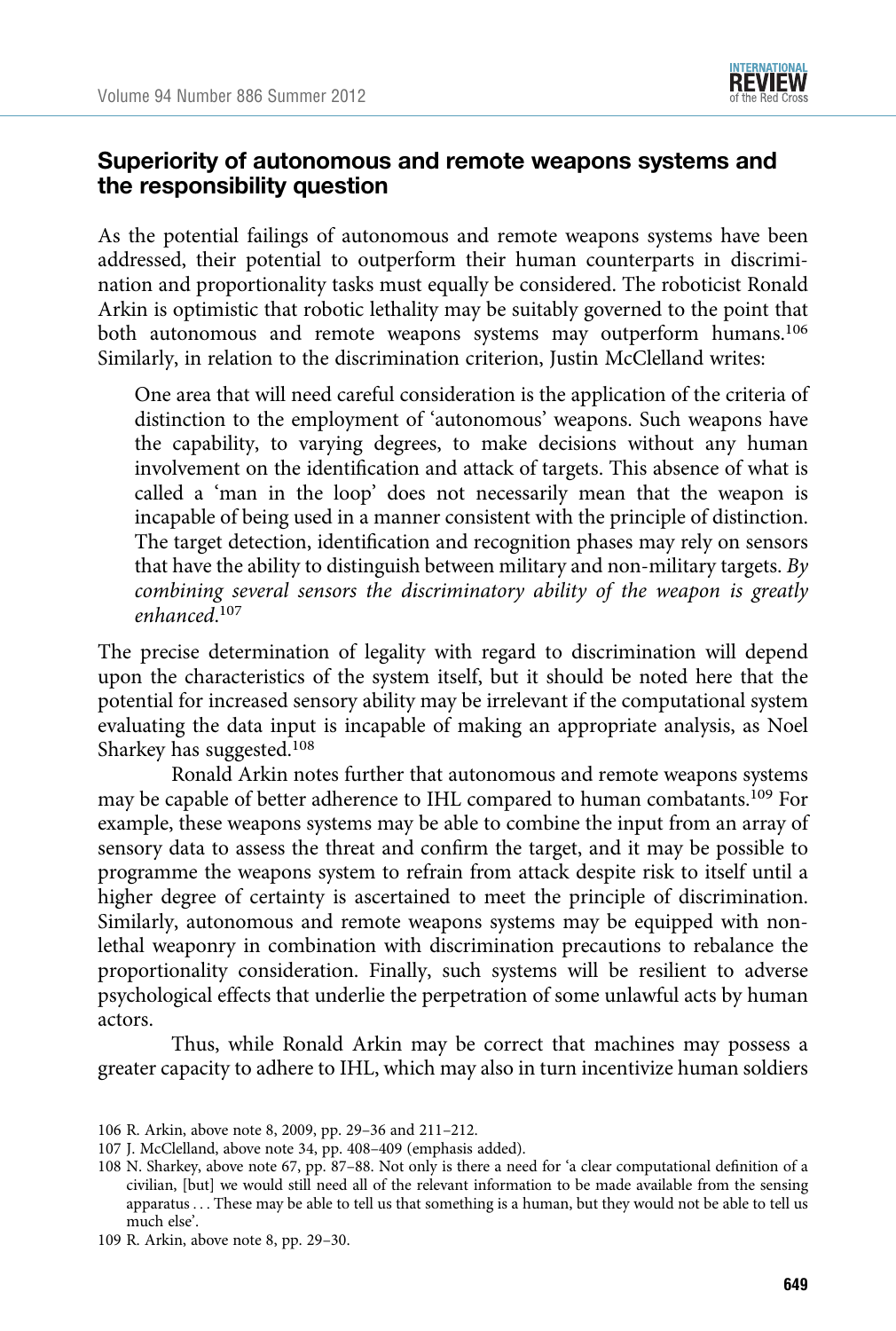to respect IHL, this approach neglects the fundamental consideration of responsibility for their breach. Peter Cane writes that responsibility looks in both temporal directions, historic and prospective; the former concerns notions of accountability for actions after the fact, while the latter serves to delineate obligations and duties before the fact.110 Applying this idea of responsibility to the current discussion, it is clear that the greater capacity for adhering to IHL by autonomous and remote weapons systems is exclusively prospective in outlook. This is because only the obligation or duty to adhere to the relevant legal requirements can be programmed into the weapons system. Notions of historic responsibility are simply inapplicable under current legal understandings. In other words, while a higher level of obligation or prospective responsibility to adhere to IHL may be programmed into autonomous and remote weapons systems, it will be difficult if not impossible to attribute historic legal accountability if this law is breached. The potential for impunity arising from the use of such weapons systems is thus readily apparent.

The difficulty associated with historic responsibility is further compounded by possible attempts to attribute such responsibility. Although there is the potential that artificial decision-making may elevate its ontological level, the concomitant questions raised for responsibility have not been settled. Clearly, both the purpose and appropriateness of punishing a machine are questionable. Relocating the locus of punishment to natural persons with the closest nexus to these machines, however, runs the risk of scapegoating those persons: the possession of autonomous decisionmaking capacity may break the causal chain that would justify the attribution of responsibility to those persons. Thus, autonomous and remote weapons systems may have a higher capacity to adhere to IHL, but will inevitably have much lower levels of responsibility for any breaches. This leads to impunity for conduct in armed conflict.

The problems associated with responsibility are further compounded by the atomized approach of the law to questions of responsibility; that is, that it seeks to attribute responsibility to a concrete and definable entity for the creation of some specified effect. This runs contrary to the development of networks and swarms.<sup>111</sup> This has implications for responsibility for autonomous and remote weapons systems, as Mark Coeckelbergh explains:

In a network, (military) activity is not about single, atomistic agents exercising their agency in single actions. Instead, agency (if this is still the adequate term at all) is distributed, collective, and emergent. It cannot be reduced to the level of the parts (systems metaphor), nodes (network metaphor), or – why not – 'bees' (swarms metaphor). None of the parts, nodes, or bees control the action (in this sense they are not agents), but the system, network, or swarm as a whole acts.<sup>112</sup>

<sup>110</sup> Peter Cane, Responsibility in Law and Morality, Oxford University Press, Oxford, 2002, pp. 31–34.

<sup>111</sup> M. Coeckelbergh, above note 41, p. 273.

<sup>112</sup> Ibid.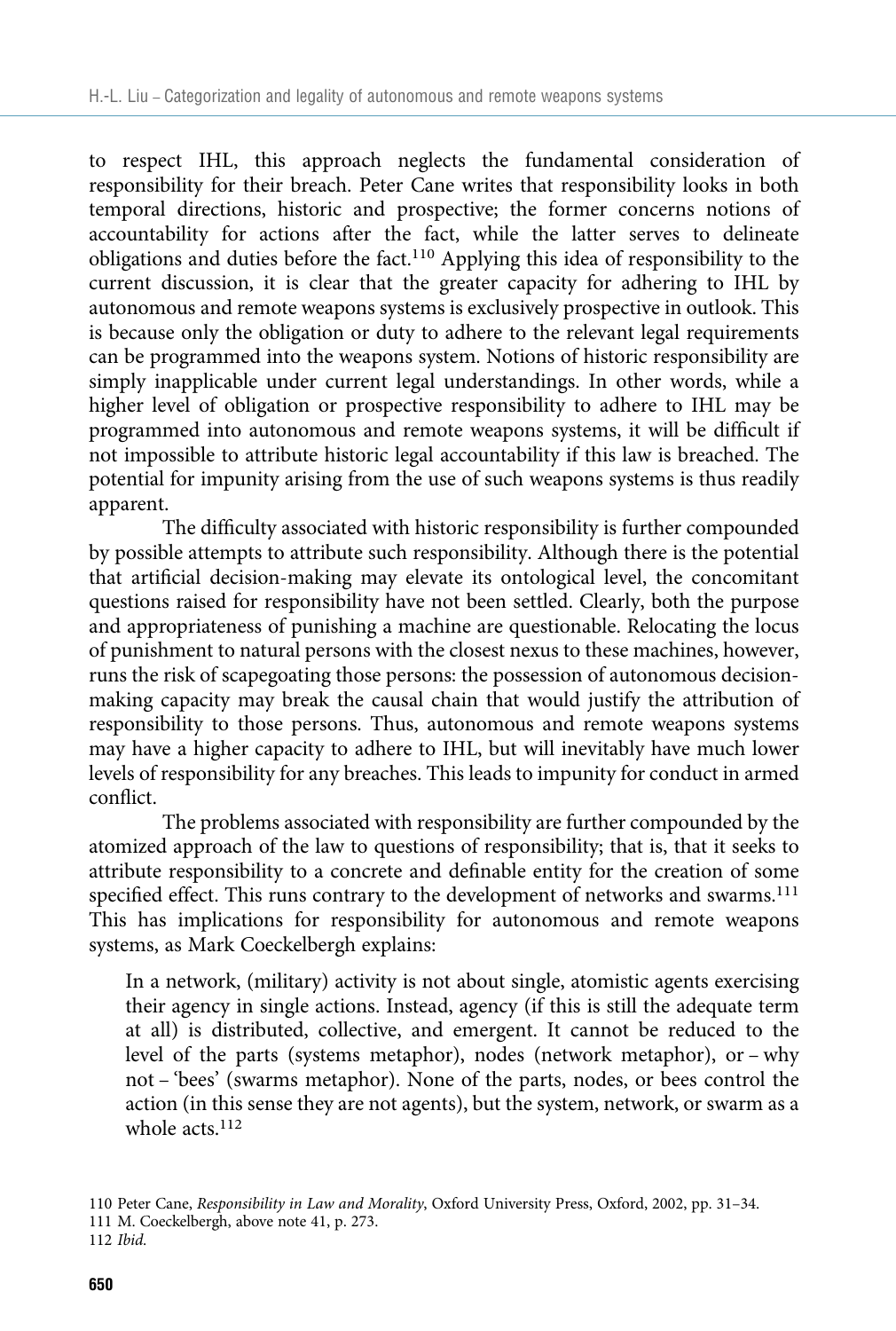

Thus, current conceptions of legal responsibility may be wholly inadequate to address the questions raised by the rise of autonomous and remote weapons systems. This inadequacy becomes all the more important when the outcomes of the use of these weapons systems rise to the level of international crimes.

## **Conclusion**

While this article has focused on the many potential pitfalls arising from the emergence of autonomous and remote weapons systems, it is necessary to emphasize their potential to reinforce humanitarian principles and enable a closer adherence to IHL. Ronald Arkin is certainly correct in highlighting the potential superiority of autonomous and remote systems vis-à-vis human frailties in situations of armed conflict. Moreover, the utility of these systems continues to be demonstrated, which guarantees their future in the battlespace.

It is, however, easy to be blinded by the combined apparent superiority and inevitability of autonomous and remote weapons systems so that IHL fails to fully realize the categorical departure that is signalled by their arrival. As David Kennedy has pointed out, 'humanitarian rules may well criticize too little – relying for their implementation on the agreement of the military and political establishments which collectively promulgate them. Waging war within the rules may so little constrain the use of force that adherence to humanitarian rules will do more to legitimate than contain force.' <sup>113</sup> As discussed above, the continued applicability of IHL to these novel weapons, means and methods of warfare is apparent. The problem, however, is that IHL provides guiding principles rather than clearly defined rules and regulations. Again, David Kennedy speaks of the problem that this creates: 'Humanitarian standards seem too vague to restrain those determined to use force, too manipulable to embody humanitarian commitments. In the chaos of war, it seems unlikely that anything other than a clear rule will function'.<sup>114</sup>

The development of autonomous and remote weapons systems is currently in its infancy, so Kennedy's critique based on international humanitarian standards need not apply. It is still possible at this stage to articulate rules that are directly applicable to the use of these weapons systems, as well as to delineate the boundaries of permissibility for their future development. The important questions of responsibility need neither be ignored nor neglected until a watershed catastrophe compels their consideration, and establishing the limits and the modalities to attribute responsibility now will limit the scope for future impunity. Finally, the pronouncement of applicable rules needs to be accompanied by monitoring and enforcement mechanisms. This will present a significant hurdle because states are unlikely to impose limitations upon themselves in instances where they possess, or are in the process of developing, means and methods of warfare that are likely to confer military superiority. As Theodor Meron warns: 'The tremendous progress in

<sup>113</sup> David Kennedy, The Dark Sides of Virtue: Reassessing International Humanitarianism, Princeton University Press, Princeton, 2004, pp. 296–297. 114 Ibid., p. 297.